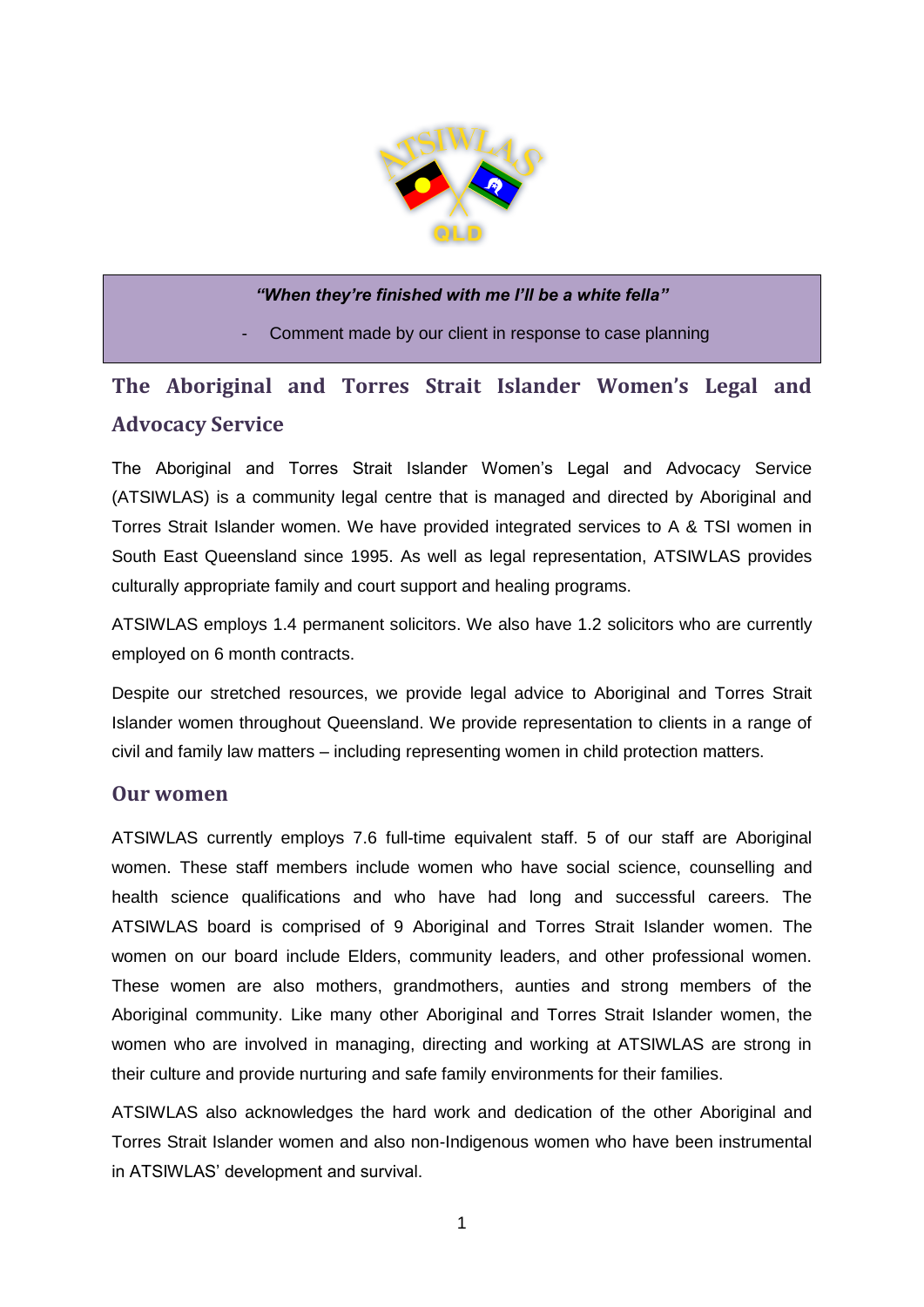In addition to the purpose of acknowledging and paying respect to the women who have sustained our service, we highlight the qualifications, dedication and strength of our women to counter the stereotypes that exist in relation to Aboriginal peoples.

The emerging issues paper produced by the Queensland Child Protection Commission of Inquiry ("the Commission") says that *"Aboriginal and Torres Strait Islander people also struggle with mental health, drug and alcohol abuse…"* <sup>1</sup> We suspect that many families that come into contact with child safety services are experiencing difficulties that are associated with mental health and drug and alcohol abuse and that singling out Aboriginal and Torres Strait Islander families in relation to this issue perpetuates stereotypes which are not helpful in understanding why Aboriginal and Torres Strait Islander children are over-represented in the child protection system.

### **Summary**

-

In summary, based on our experience working with Aboriginal and Torres Strait Islander women, we believe that Aboriginal and Torres Strait Islander children are over-represented in the child protection system because of the following:

## **1. THE LACK OF UNDERSTANDING OF ABORIGINAL AND TORRES STRAIT ISLANDER CULTURES**

The child protection system in Queensland, applied to Aboriginal and Torres Strait Islander peoples, is based on a false assumption that Aboriginal and Torres Strait Islander peoples are not able to take care of their own business. The current system is a model of risk assessment that uses social determinants as risk factors.

We have seen no evidence to suggest that Aboriginal and Torres Strait Islander families are more likely to abuse their children. We have seen countless examples of the inflexible and culturally homogenous application of the child protection system on assessments of Aboriginal families. Departmental officers, independent assessors and report writers have all failed to demonstrate any understanding of the importance of culture to Aboriginal and Torres Strait Islander peoples. Among other things, this leads to Aboriginal and Torres Strait Islander peoples' parenting techniques being held to be deficient.<sup>2</sup>

Our view is that a system that is designed, delivered and monitored by Aboriginal and Torres Strait Islander peoples would take a new approach to child protection.

<sup>&</sup>lt;sup>1</sup> Queensland Child Protection Commission of Inquiry: emerging issues: September 2012, page 12.

<sup>2</sup> Examples from our case work include families being criticised for sleeping in one room or for sleeping on mattresses, for supervision being shared by multiple family members and for households having people coming and going from them.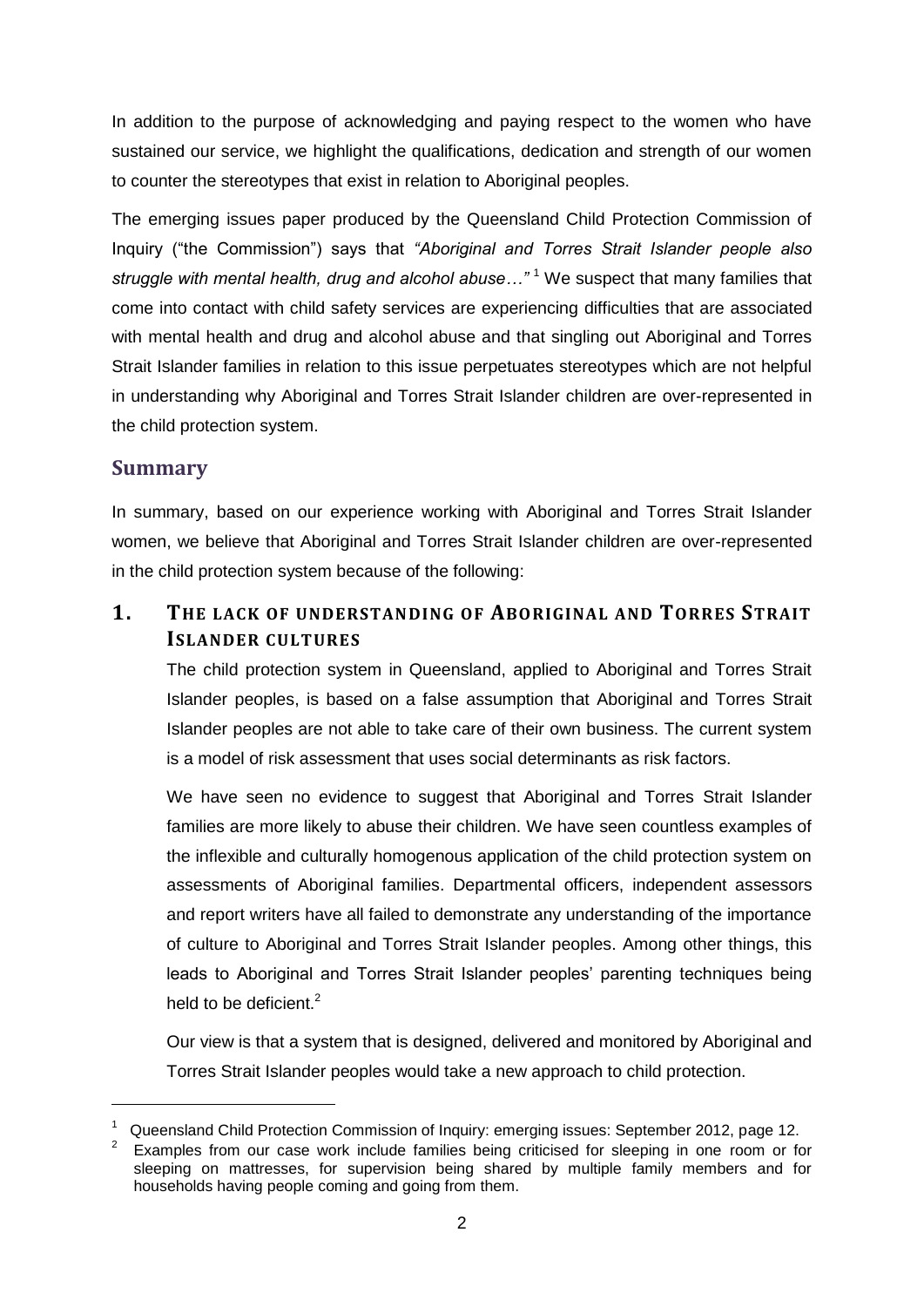The government should recognise its limitations in relation to designing and delivering a culturally appropriate child protection system and should allow us to develop a system that best meets our needs.

Our view is supported by the observation made by the United Nations Special Rapporteur on the Rights of Indigenous Peoples after he visited Australia in 2009 that "there is a need to incorporate into government programmes a more integrated approach to addressing indigenous disadvantage…one that not just promotes social and economic well-being of indigenous peoples, but also advances…selfdetermination and strengthens cultural bonds."<sup>3</sup> The Special Rapporteur recommended that the Government include in its initiatives the goal of advancing self-determination by encouraging indigenous self-governance at a local level, ensuring indigenous participation in the design, delivery and monitoring of programs and promote culturally appropriate programs that incorporate or build on indigenous peoples' own initiatives.<sup>4</sup>

It should be emphasised that if Aboriginal and Torres Strait Islander peoples are given this opportunity it is imperative that we are able to do so using our own consultation and decision making processes. We believe that this will ensure that women are properly involved in the process.

## **2. THE POVERTY THAT MANY OF THE ABORIGINAL AND TORRES STRAIT ISLANDER FAMILIES THAT COME INTO CONTACT WITH THE CHILD PROTECTION SYSTEM ARE ENDURING**

Indigenous children are more likely to come into contact with child safety services as a result of neglect than abuse.<sup>5</sup> According to Section 9(3) of the *Child Protection Act*  1999 ("the Act"),<sup>6</sup> harm can be caused by neglect. A child will be deemed to be in need of protection and removed from their family if they have suffered harm or if they are at an unacceptable risk of suffering harm and the child does not have a parent who is willing and able to protect the child from harm. Neglect is not defined by the Act in Queensland. Definitions of neglect that are included in child protection

 $\frac{1}{3}$ James Anaya, Report by the Special Rapporteur on the situation of human rights and fundamental freedoms of indigenous people, situation of indigenous people in Australia UN Doc A/HRC/15/37/Add.4.

<sup>4</sup> Ibid.

<sup>5</sup> Human Rights and Equal Opportunity Commission 'Bringing them Home: Report of the National Inquiry into the Separation of Aboriginal and Torres Strait Islander Children from their Families' (1997).

<sup>6</sup> *Child Protection Act 1999* (Qld) s 9(3).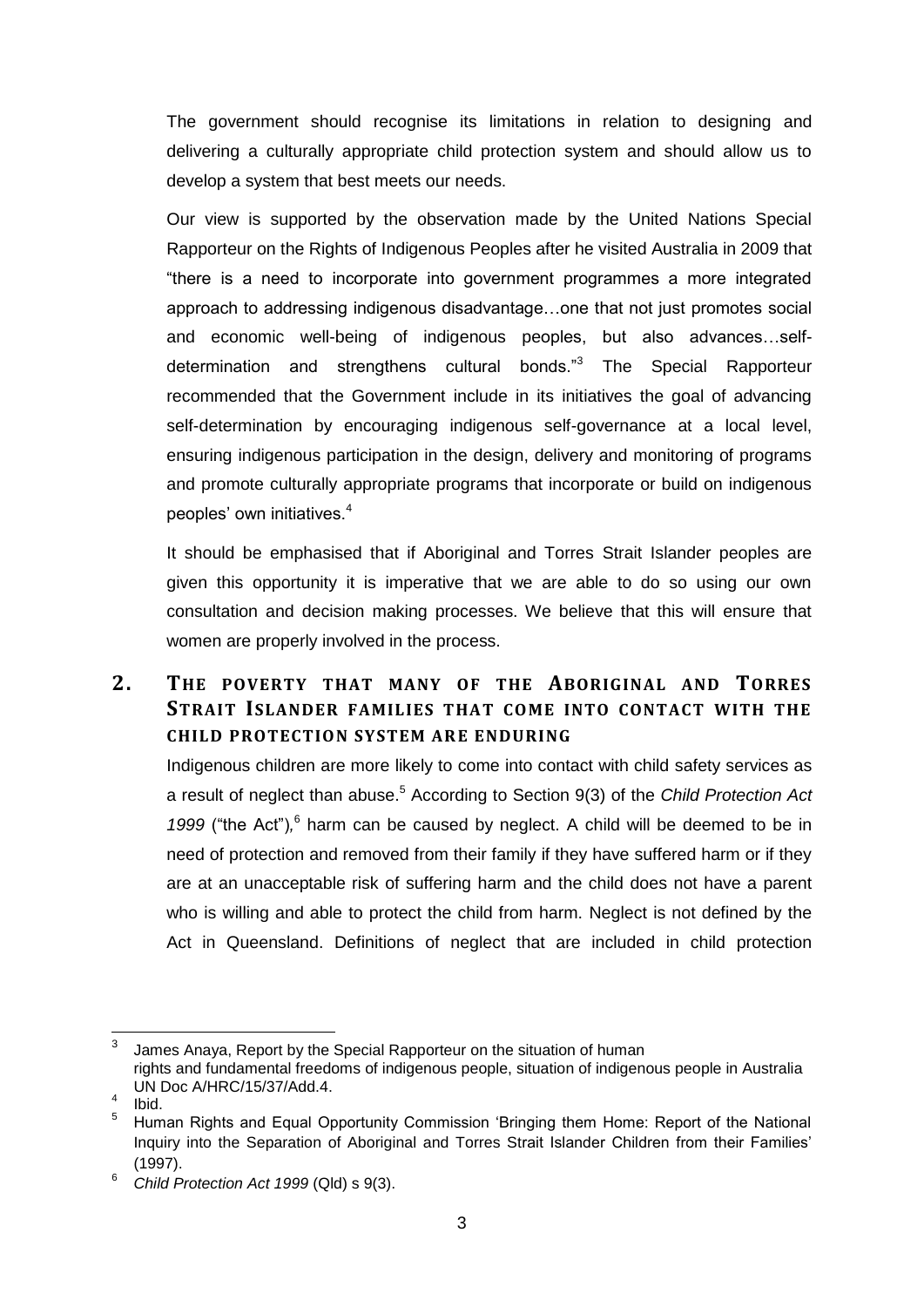legislation in other jurisdictions in Australia,<sup>7</sup> and in relevant literature suggest that neglect refers to a failure to provide for a child's basic needs including food, shelter and clothing.<sup>8</sup> Clearly, neglect is linked to poverty.

ATSIWLAS welcomes a new strategy to address the over-representation of indigenous children in the child protection system. We consider the child protection system to be too closely related to the historical discriminatory policies of the past which deemed Aboriginality to be sufficient grounds for removal of children.<sup>9</sup>

According to the International Covenant on Civil and Political Rights,<sup>10</sup> when government programs are delivered so that they have an unjustifiable disproportionate adverse impact on a group of people who share an attribute, that program is discriminatory.<sup>11</sup> The graph on page 4 of the Commission's emerging issues paper illustrates the point that the current child protection system in Queensland is having a disproportionate adverse impact on Aboriginal and Torres Strait Islander children.

To be effective, any strategy to address the over-representation of Aboriginal and Torres Strait Islander children in the child protection system will need to address to the power imbalance and structural discrimination that is present in the current system. Consistent with human rights obligations in relation to self-determination and justified by economic evidence that shows that when Aboriginal and Torres Strait Islander peoples make their own decisions about what approach to take they consistently out-perform non-Indigenous decision makers,<sup>12</sup> any new strategy should be designed, delivered and monitored by Aboriginal and Torres Strait Islander peoples and any system or programs that are developed by the government should be developed in consultation with Aboriginal and Torres Strait Islander peoples and should only be implemented with the free, prior and informed consent of Aboriginal and Torres Strait Islander peoples.

ATSIWLAS encourages the Queensland government to be an innovator – to create a new child protection system that recognises the importance of culture, which upholds the child's right to their culture, which recognises that the best place for children is with their families,

<sup>-</sup>7 For example *Children and Young People Act 1999* (ACT), *Children and Community Services Act 2004* (WA).

<sup>8</sup> See 'Australian legal definitions: when is a child in need of protection?' NCPC Resource Sheet, April 2010 at<http://www.aifs.gov.au/nch/pubs/sheets/rs12/rs12.html> on 19 September 2012.

<sup>9</sup> See the discussion of the *Industrial and Reformatory Schools Act 1865* in Human Rights and Equal Opportunity Commission 'Bringing them Home: Report of the National Inquiry into the Separation of Aboriginal and Torres Strait Islander Children from their Families' (1997).

<sup>&</sup>lt;sup>10</sup> Australia ratified the International Covenant on Civil and Political Rights ("the Covenant") in 1980. The effect of ratification is that the State has an obligation to immediately take measures to respect, protect and fulfil the rights that are contained in the Covenant.

<sup>11</sup> This is clarified, for example in see *Broeks v the Netherlands (174/84).*

<sup>12</sup> Productivity Commission, Overcoming Indigenous Disadvantage Key Indicators, 2009.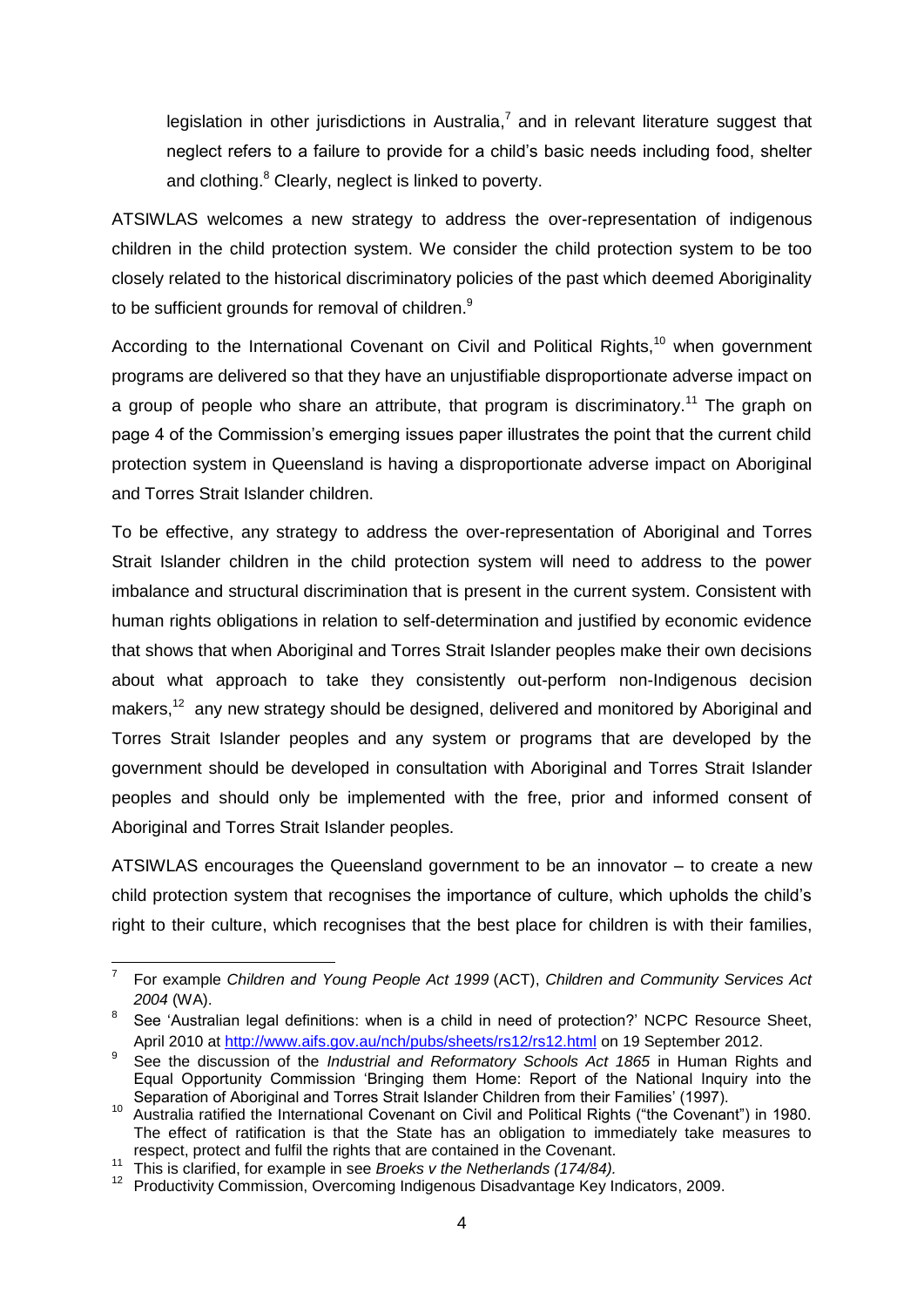that adopts a therapeutic rather than punitive model and that treats people with dignity, compassion and respect.

### **Our experience with child protection matters**

In 2011/12 we assisted 95 Aboriginal and Torres Strait Islander women with child protection matters. These matters include representing mothers in child protection proceedings in the Childrens Court, representing grandmothers and other family members as non-parties to proceedings in the Childrens Court and assisting women when child protection orders are in place including through representation in family group meetings, through advocacy in relation to contact and placement decisions and through representation before the Queensland Civil and Administrative Tribunal.

ATSIWLAS uses a holistic approach to provide legal services that empower Aboriginal and Torres Strait Islander women. In addition to providing legal assistance to our clients, ATSIWLAS provides women with case planning support to assist them to improve their ability to care for their children and to deal with the trauma and grief that result from interactions with child safety services. We also offer counselling services, transport assistance and cultural and family support.

The comments that are made in this submission are based on our experience acting for, supporting and working with Aboriginal and Torres Strait Islander women as they navigate the child protection system in Queensland. Our submission is motivated by the deep concern that we have in relation to the impact of the child protection system on Aboriginal and Torres Strait Islander communities, the inefficiencies, lack of cultural competence and lack of compassion that we regularly see in the delivery of child safety services.

Case studies of the experiences that our clients have had with the child protection system in Queensland are annexed to this submission.

## **The Child Protection Act 1999 ("the Act")**

*"It would be deceiving…to let them think that a legal provision was all that was required…when in fact an entire social structure had to be transformed."*

Rene Cassin, during the drafting of the UN Declaration of Human Rights

When the Child Protection Bill 1998 was introduced into the Queensland parliament Minister Bligh commented that the over-representation of Aboriginal and Torres Strait Islander children in the State's care was "one of the most unacceptable issues facing child protection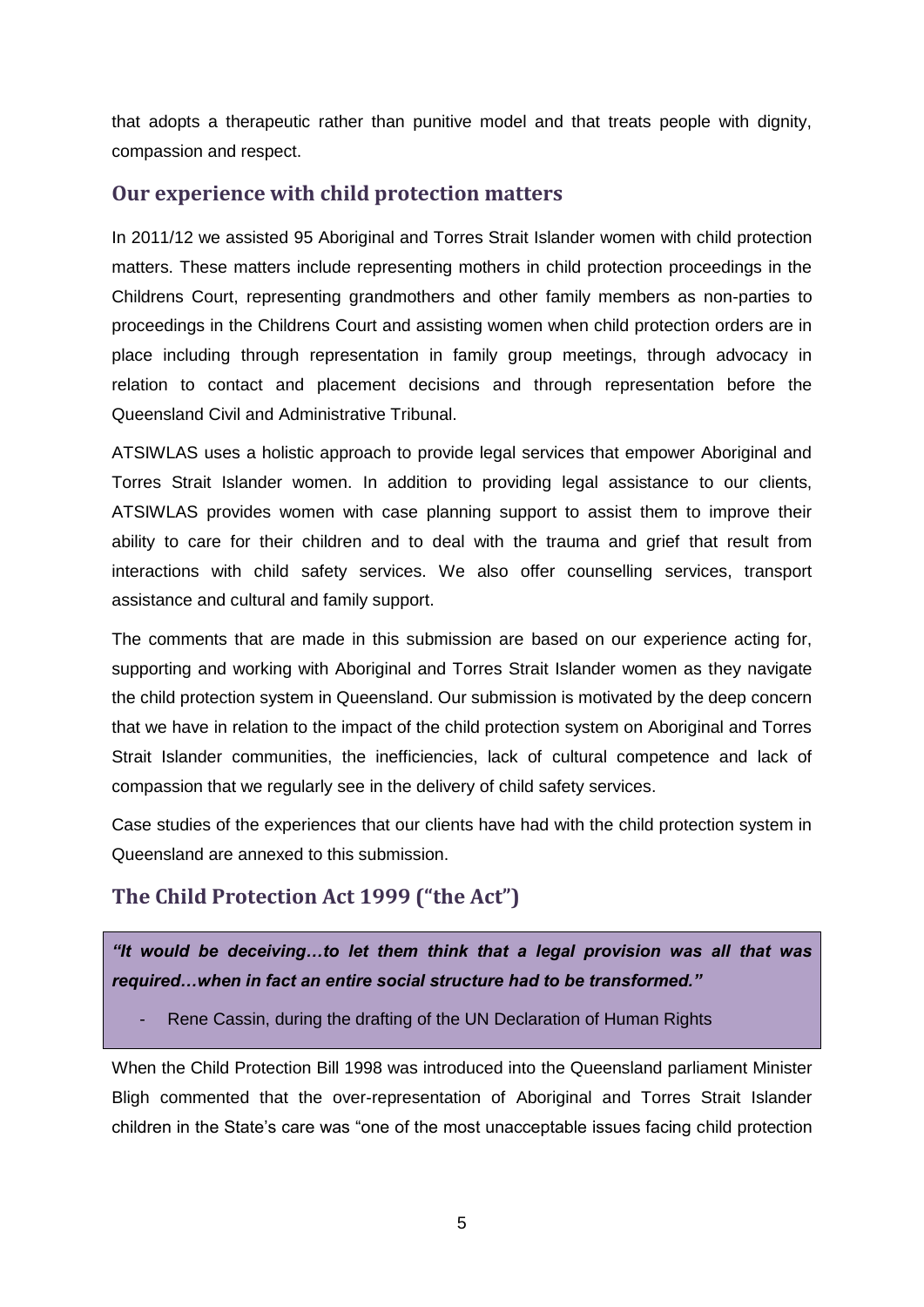in Queensland".<sup>13</sup> She pointed out that the Bill included the introduction of a legislative requirement that departmental officers consult with an "appropriate agency or community representatives" when making decisions about Aboriginal and Torres Strait Islander children, that they ensure the maintenance of Aboriginal and Torres Strait Islander children's cultural identity and that Aboriginal and Torres Strait Islander children should, where possible, be placed in the care of Indigenous families. Minister Bligh said that these measures would help to ensure that *"the atrocities detailed in the Bringing then Home report would never occur again."*<sup>14</sup>

While the introduction of special measures for Aboriginal and Torres Strait Islander peoples in the Act appear to have been well intentioned, they have not been sufficient to overcome the over-representation of Indigenous children in the child protection system.

## **THE CHILD PLACEMENT PRINCIPLE**

*"People don't want child safety all up in their business day-in and day-out. They're scared that child safety will start looking at taking their own kids."*

Comment made by a kinship carer when asked why there is a lack of Aboriginal kinship carers

Lack of adherence to the Child Placement Principle is well documented. The Commission has already heard evidence that indicates that Queensland is currently only placing 52.4 per cent of Aboriginal and Torres Strait Islander children in accordance with the Child Placement Principle.<sup>15</sup>

In our experience, lack of adherence to the Child Placement Principle is directly linked to the fear and distrust that is characteristic of the relationship between Aboriginal and Torres Strait Islander peoples and child safety services, manifested as follows:

- 1. Aboriginal and Torres Strait Islander peoples being fearful of being subjected to an assessment process that involves numerous non-indigenous peoples "coming to their home, going through their cupboards, and looking at how they live;"<sup>16</sup>
- 2. Departmental staff not giving serious consideration to the child placement principle. In our experience exploration of appropriate family members is often limited to asking parents to nominate a person who they think would be willing to take the child/ren into their care.

 $13$ <sup>13</sup> Queensland, Second reading speech, Hansard, 10 November 1998.

 $\frac{14}{15}$  Ibid.

<sup>15</sup> Productivity Commission 2012, *Report on Government Services* referred to at page 7 of the Commission's emerging issues paper.<br><sup>16</sup> Est evenue ace Witness Statement o

<sup>16</sup> For example, see Witness Statement of Maniesha Jones dated 26 September 2012.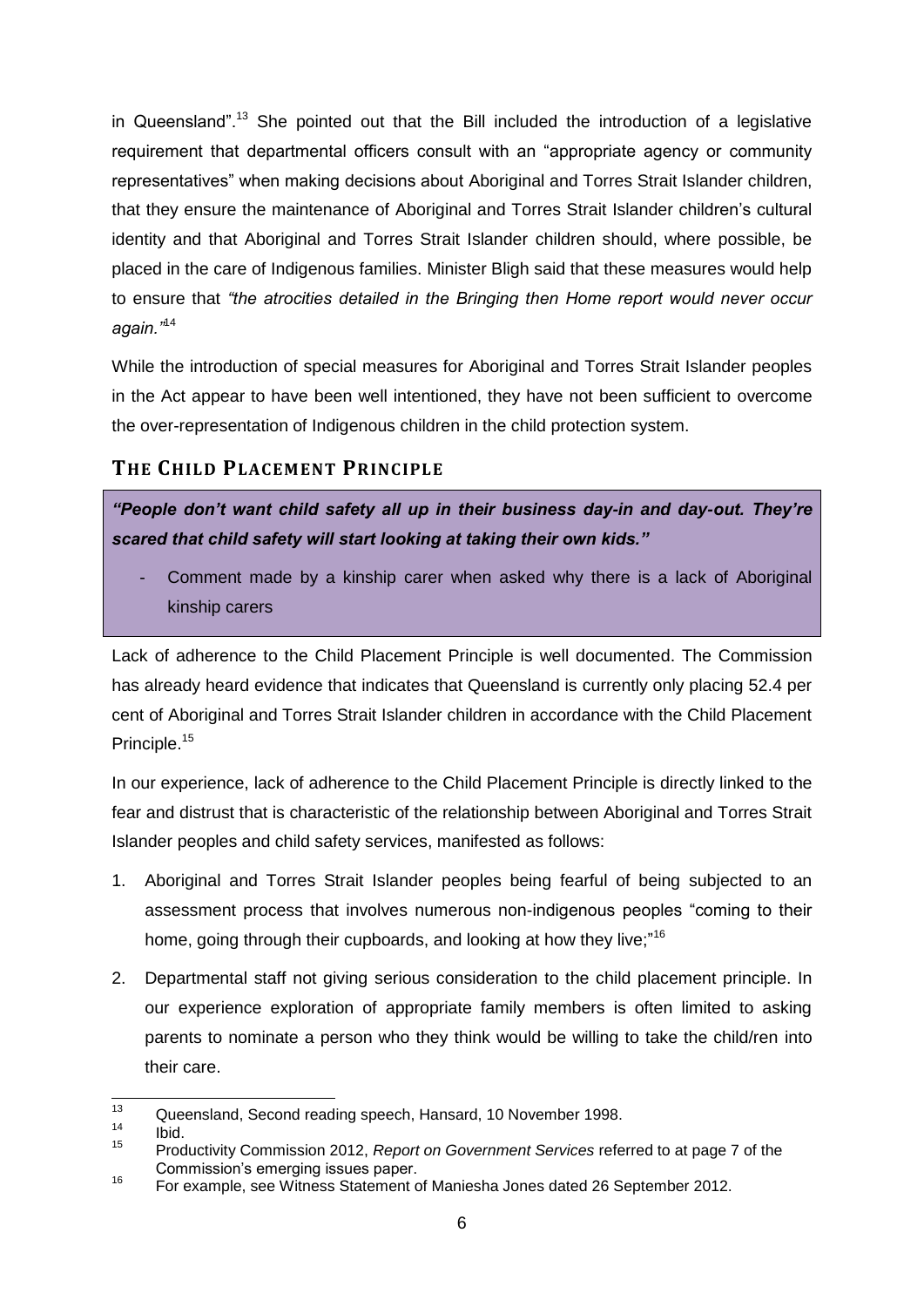3. Aboriginal and Torres Strait Islander peoples continue to be refused blue cards or assessed as unsuitable due to criminal histories, over-crowded houses and prospective carers already having a number of children in their care.

## **Recommendations**

We support the Child Placement Principal and do not see legislative change as the solution to the lack of adherence to it. An overhaul of Departmental policy so that the importance of maintaining Aboriginal and Torres Strait Islander children's connection to their culture is reflected in all decision making processes with continual cross-cultural training, the employment of well-paid and respected Aboriginal and Torres Strait Islander cultural experts and Departmental heads and managers who can demonstrate cultural competence would arguably improve the likelihood of front-line staff interacting in a culturally appropriate manner with Aboriginal and Torres Strait Islander families, build trusting relationships and improve the ability of the Department to identify appropriate family members.

Clearly, the kinship carer application process and the criteria for obtaining a blue card should be re-designed to ensure that more Aboriginal and Torres Strait Islander peoples are found to be suitable to care for children.

#### **RECOGNISED ENTITIES**

-

The Practice Manual used by Child Safety Officers in Queensland provides departmental officers with information about the role and significance of Recognised Entities. The manual describes the process as "active collaboration with the Aboriginal and Torres Strait Islander community" and a response to the "over-representation of Aboriginal and Torres Strait Islander children subject to intervention by Child Safety and the impact of past government policy."<sup>17</sup>

In practice, the role of the Recognised Entity is arguably tokenistic. When making a significant decision about an Aboriginal or Torres Strait Islander child the Department is required to give the Recognised Entity the opportunity to participate in the decision making process. When making a decision, other than a significant decision, about an Aboriginal or Torres Strait Islander child the Department is required to consult with the Recognised Entity. Neither of these provisions vests decision-making powers in the Recognised Entity. Child Safety Officers are simply required to determine whether the matter is a significant decision, provide an opportunity for the Recognised Entity's participation in the decision-making

<sup>17</sup> The manual is available at [<http://www.childsafety.qld.gov.au/practice-manual/](http://www.childsafety.qld.gov.au/practice-manual/)*>.*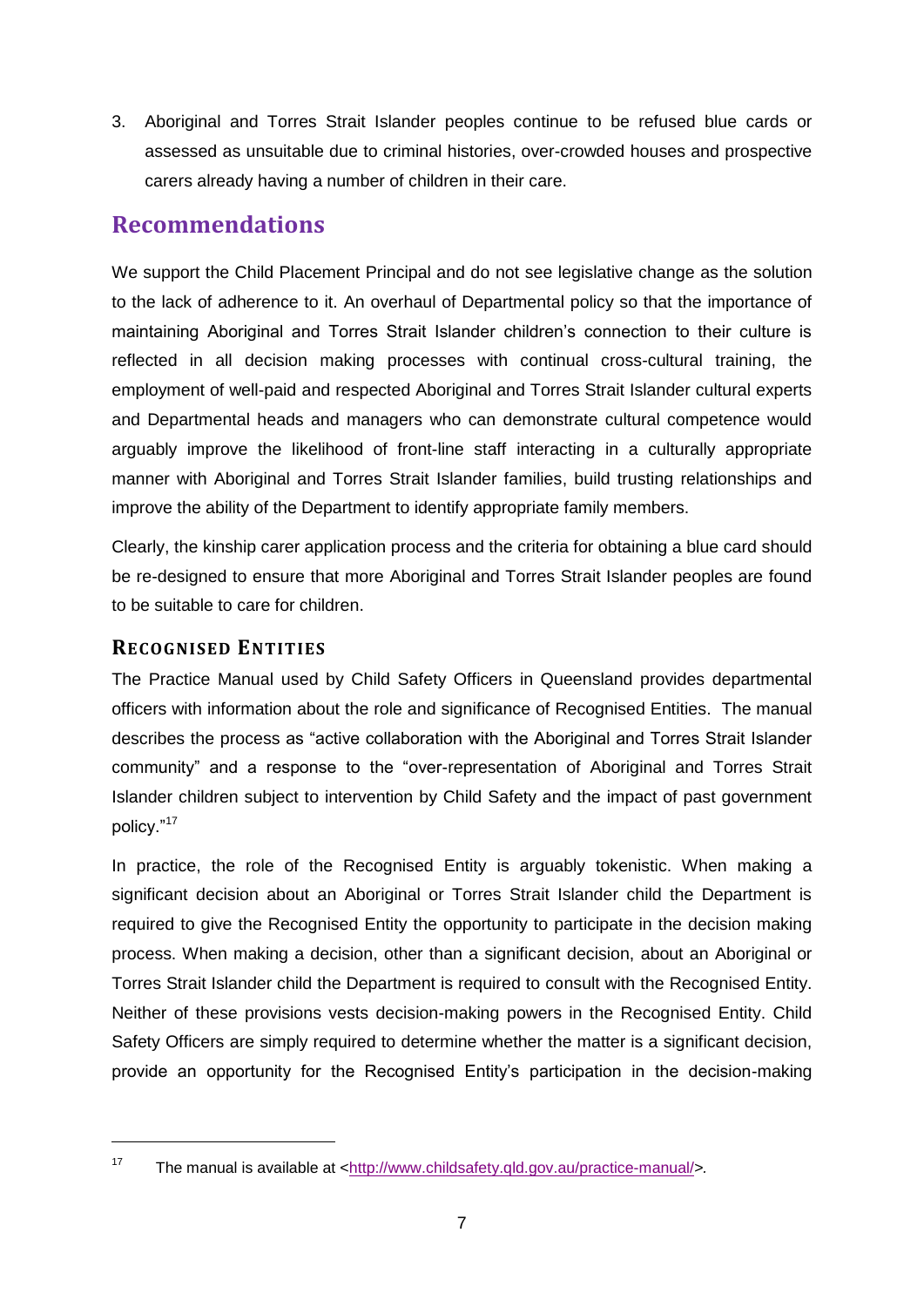process and record the outcome of the Recognised Entity's participation. In practice consultation with the Recognised Entity is simply a "tick the box" exercise.

Other than by paying lip-service to the provisions of the Act, we have never seen evidence that the Department takes the role of the Recognised Entity seriously. We have seen numerous examples of the Department failing to notify the Recognised Entity of investigations that relate to Aboriginal or Torres Strait Islander children and failing to enter into any meaningful dialogue with them.

Consultation with Recognised Entities does not usually constitute real or meaningful consultation. Although the Recognised Entity is usually consulted in relation to cultural considerations, there is no requirement that the Recognised Entity has any cultural knowledge. In addition to this, there is no requirement that the Department consult with an entity that is specific to the child's cultural group.

Although Recognised Entities were established to provide a mechanism for consultation with indigenous communities, it has been demonstrated that this model does not constitute meaningful consultation, it does not overcome historic power imbalances, fails to provide indigenous people with capacity to provide input into decisions that affect them and does not ensure that cultural issues are taken into consideration when decisions are made about Aboriginal and Torres Strait Islander children. Furthermore, this model is not well-regarded by the community and has never been evaluated for its effectiveness.

#### **Recommendations**

We support the retention of Recognised Entities that can demonstrate documented compliance with their statutory duties and evidence of their engagement, or attempts to engage with, all of the Aboriginal and Torres Strait Islander families that the Department has made them aware of.

We also recommend the following changes to the existing model:

- 1. Increasing the capacity of Recognised Entities so that the staff have the skills, qualifications and knowledge that is appropriate to the function that they perform;
- 2. Making Recognised Entities a party to child protection proceedings that relate to Aboriginal and Torres Strait Islander children. This means that they would be required to make submissions in proceedings, would allow them to be represented and advised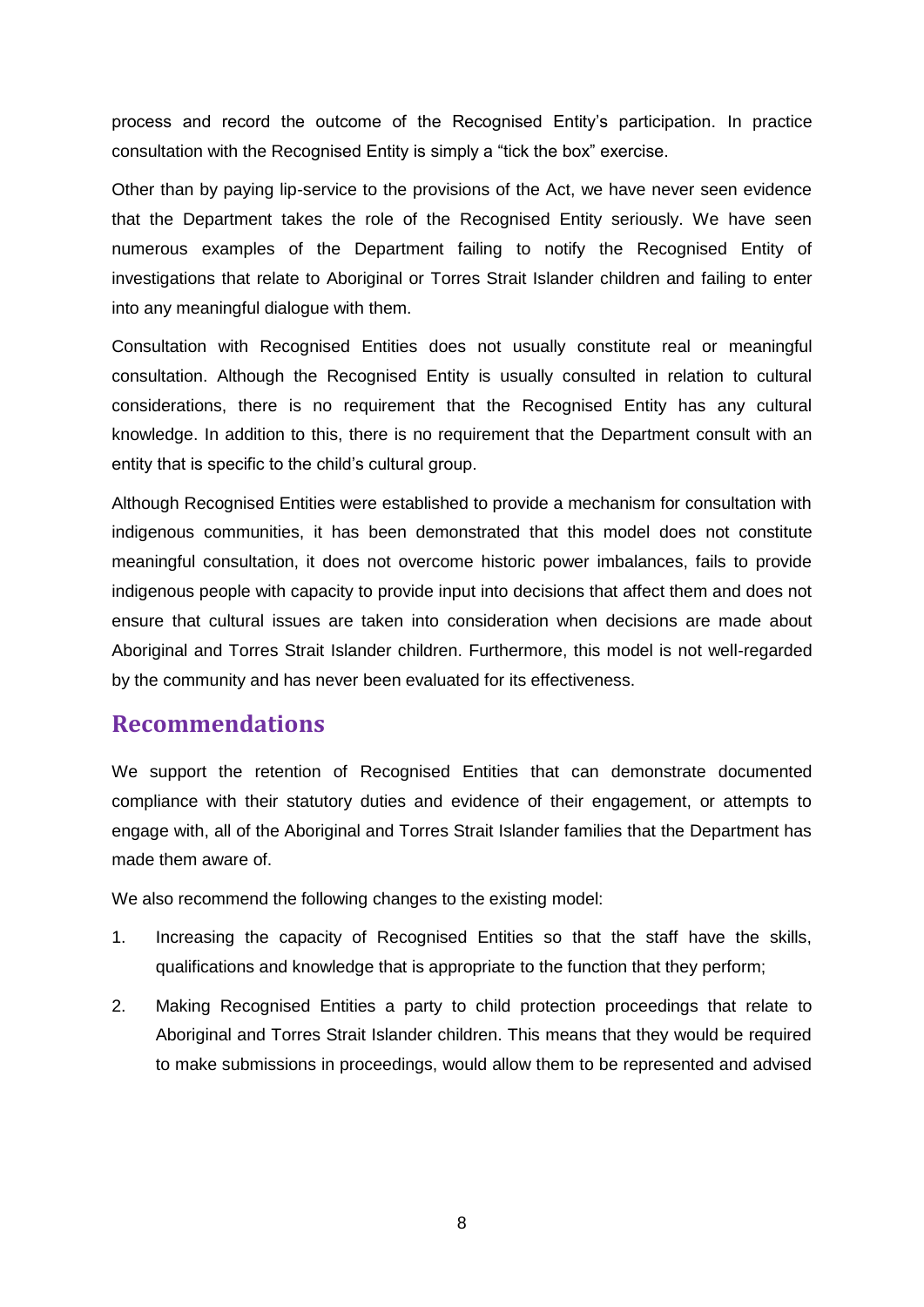by lawyers and require that they provide advice to the court that is supported by expert evidence in relation to the cultural appropriateness of the Department's decisions;<sup>18</sup>

- 3. Giving Recognised Entities decision making powers so that the Department is required to make an application to court in relation to any decision that they make that is not supported by the Recognised Entity and so that the Department is required to show evidence that the Recognised Entity has supported any decision that they have made about an Aboriginal or Torres Strait Islander children;
- 4. That a transparent complaint and/or review mechanism is available to Aboriginal and Torres Strait Islander peoples who believe that the Recognised Entity has not exercised due diligence in the performance of their statutory duties.

In addition to the above, we recommend a full independent evaluation of Recognised Entities to identify whether they are an effective response to the over-representation of indigenous children in the child protection system.

#### *"Saying that my kids can go to NAIDOC is not a cultural plan."*

- Comment made by a client in response to the lack of cultural planning for their child who was subject to a child protection order

# **SPECIAL PRINCIPLES AND PROVISIONS TO PROTECT THE CHILD'S CULTURAL RIGHTS**

Special principles for the administration of the Act that relate to Aboriginal and Torres Strait Islander children are that children should be allowed to develop and maintain a connection with their family, culture, traditions, language and community and that the long-term effect of a decision on the child's identity and connection with their family and community should be taken into account.<sup>19</sup> These principles are reflected in a number of places in the Act.<sup>20</sup> Of significance, the Department is required to ensure that a child who is subject to a child protection order has contact with members of their community, $^{21}$  case planning should be conducted in a manner that is culturally appropriate for Aboriginal and Torres Strait Islander people<sup>22</sup> and an Elder can be involved in the case planning process.<sup>23</sup>

<sup>18</sup> This could operate in a similar manner to Separate Representatives and allow for Recognised Entities to obtain an independent cultural assessment report if they deem it to be necessary.

 $^{19}$  Section 5C(a) and (b) of the Act.

<sup>&</sup>lt;sup>20</sup> Sections  $6(4)(b)$ ,  $6(5)$ ,  $7(1)(f)$ ,  $7(1)(o)$ ,  $11(3)$ ,  $51D(iv)$  and  $51L(2)$  of the Act.<br>
Section 88 of the Act

<sup>&</sup>lt;sup>21</sup> Section 88 of the Act.<br><sup>22</sup> Section 51 D(iv) of the

 $\frac{22}{23}$  Section 51D(iv) of the Act.

Section  $51L(2)$  of the Act.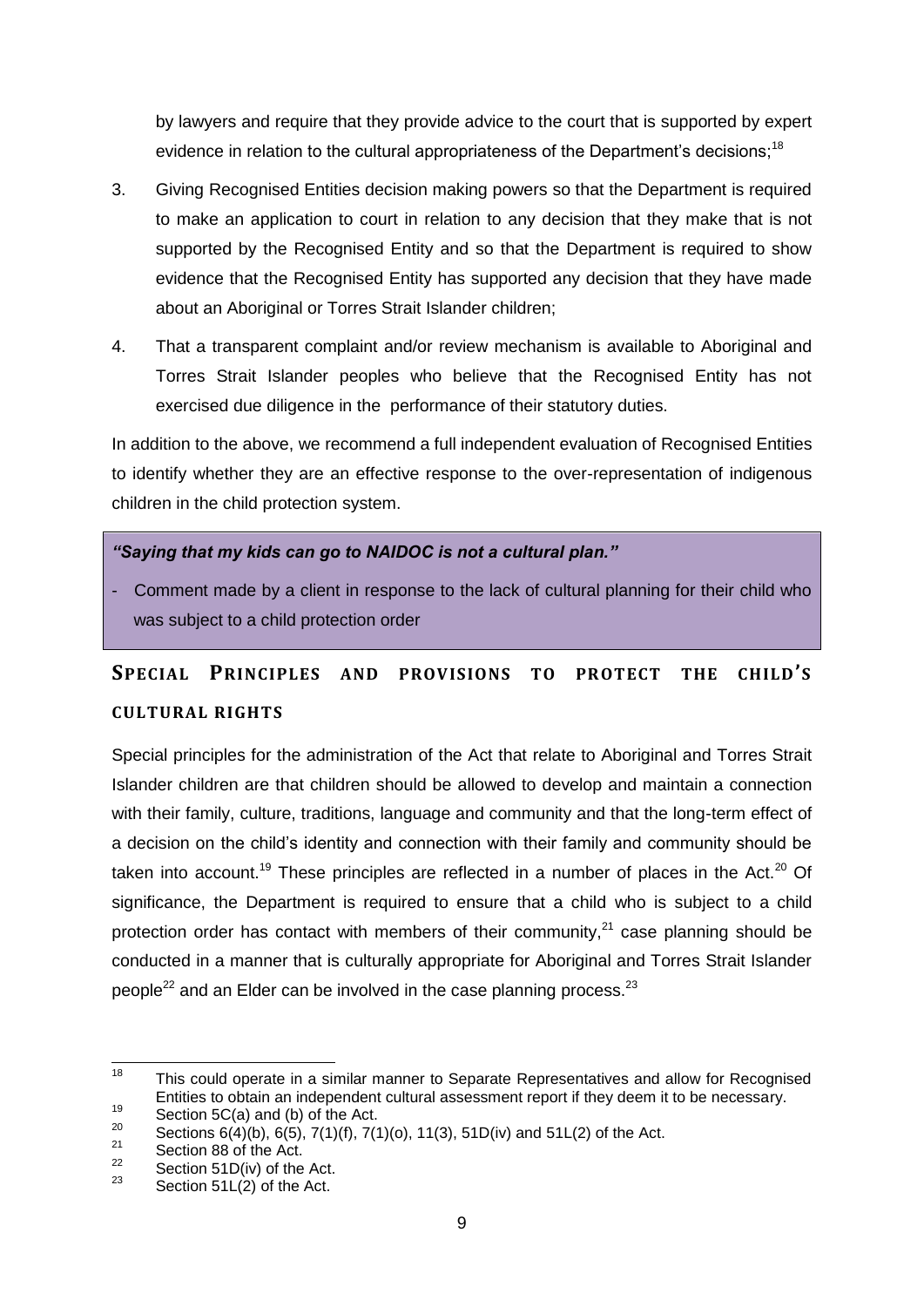The Act also contains a charter of rights for a child in care.<sup>24</sup> Among other things, the charter contains the right to a culturally appropriate placement, $25$  the right of the child to maintain relationships with their family and community<sup>26</sup> and the right of the child to be consulted about and participate in decisions affecting their life.<sup>27</sup> The inclusion of special rights for Aboriginal and Torres Strait Islander children in the Act is an essential part of recognising that Aboriginal and Torres Strait Islander children have a right to their culture.

ATSIWLAS supports the inclusion of the above special principles, provisions and rights in the Act. However, it is our experience that these provisions are not adhered to. Following are some examples from our case work to illustrate this point:

**JAIMEE:** A social assessment report prepared by a non-Indigenous person who had counselling qualifications during child protection proceedings explained the child rearing practises of an urban Aboriginal family by referring to an anthropological study of an Aboriginal community in remote Western Australia.<sup>28</sup>

**DANIKA:** Danika's children were removed from her because they had been exposed to significant domestic violence and because Danika and her partner were using drugs. The children were placed with their non-Indigenous paternal grandparents, who lived approximately 600 kilometres away. Danika came to see us because the Department had made a decision to restrict her contact with her Children so that she was not able to see them or to have any telephone contact with them. We sought a review of the decision in the Queensland Civil and Administrative Tribunal. Within a month the children had been returned to their mother. It became clear that the only reason contact had been refused was because the paternal grandparents did not like the children's mother. While in care the children did not have any contact with their Aboriginal family or community.<sup>29</sup>

It was also revealed that one of the children had been sexually abused while in the care of her grandparents and that the children had been taunted with racially discriminatory remarks.

<sup>24</sup>  $^{24}$  Schedule 1 of the Act.

<sup>&</sup>lt;sup>25</sup> Schedule 1(a) of the Act.

 $^{26}$  Schedule 1(c) of the Act.

 $^{27}$  Schedule 1(d) of the Act.

It should be emphasised that cultural evidence should be obtained from an appropriately qualified Aboriginal or Torres Strait Islander person in the form of a cultural report.

<sup>&</sup>lt;sup>29</sup> The child's right to their culture and their cultural safety were not given any consideration in the case planning that related to these children.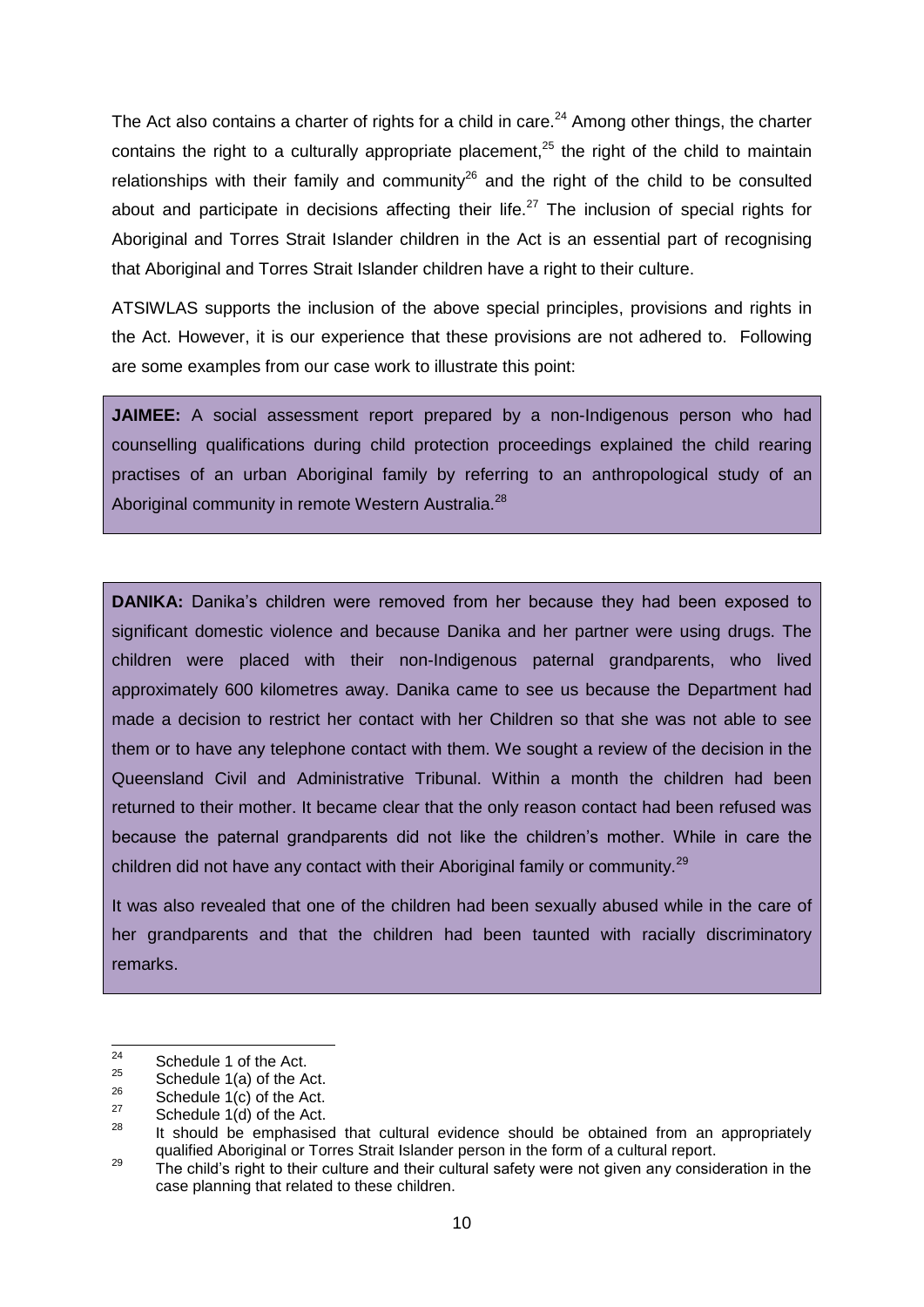**SHANAYA:** We attended a family group meeting with Shanaya. A number of Aboriginal family and community members attended the meeting. The convenor of the meeting told us that she thought that it would be more appropriate if we sat in a circle away from the table. The Aboriginal people in the room remained seated at the table despite being asked several times to sit in a circle. The convenor became very frustrated when people did not comply with what she saw as a culturally appropriate adjustment to the way a family group meeting should be convened. It should be noted that the convenor did not ask the family what she could do to make the meeting culturally appropriate.

**VERA:** We attended a family group meeting with an Aboriginal family who saw themselves as sharing the caring responsibilities for the children that were subject to child protection orders. Ken, an older male family member told child safety that it was time that he had some time with the children for men's business. He said that he wanted to show the boys some things – including telling them about places that they shouldn't go. The child safety officer responded that if Ken could just write the names of the places down, she would pass the information on to the foster carers of the children.

Other evidence that we have seen that indicates that the special provisions within the Act are not adhered to include:

- 1. We have never seen a cultural plan for a child that is subject to a child protection order;
- 2. Case planning that occurs in relation to children that are subject to long-term guardianship orders does not necessarily involve the children's families. Although we understand the effect of a guardianship order, it is not possible to make an order that will take the cultural responsibilities for the child away from the family – the Department should continue to consult with the child's family in relation to cultural considerations regardless of the type of order that children are subjected to;
- 3. Departmental officers regularly engage with Aboriginal families without collaborating with the Recognised Entity and without working with Aboriginal or Torres Strait Islander child safety officers. This disregard for best practise in relation to working with Aboriginal and Torres Strait Islander families reflects the lack of commitment on the behalf of the Department to understand and respect Aboriginal and Torres Strait Islander culture;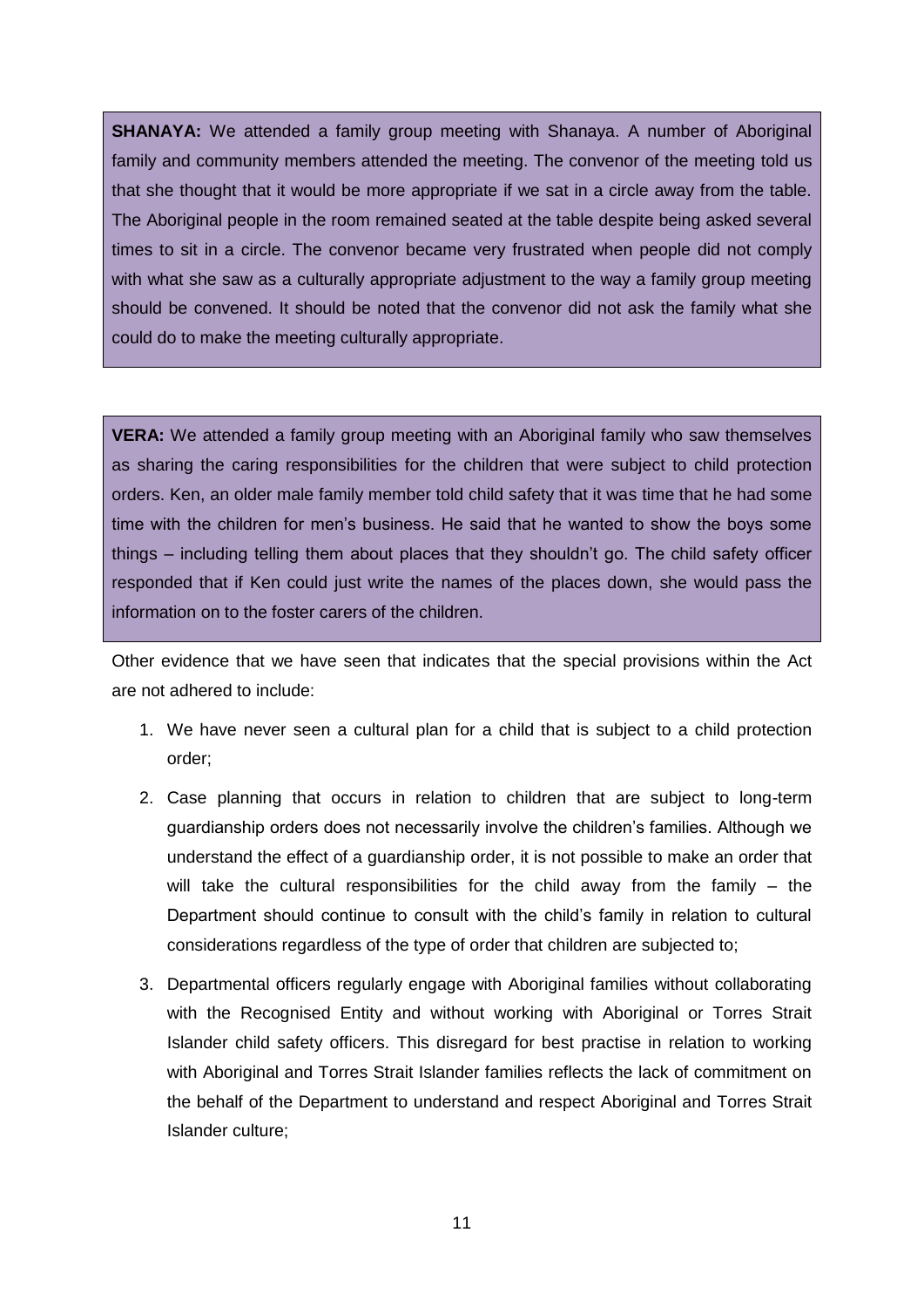4. Social assessment reports and independent kinship carer assessments are regularly conducted by social workers, counsellors or physiologists who have no knowledge of Aboriginal culture other than what they have read in textbooks.

It should be emphasised that the existence of a charter of rights in the Act does not ensure that children have access to their rights. The charter does not, in itself, give rise to a cause of action in court. In order for a charter to be effective, children need to have the ability to enforce their rights. The Act provides that the chief executive must ensure that all children who are subject to a child protection order are told about the charter and its effect.<sup>30</sup> It is difficult to see how this occurs in practice, given that the child's main contact with the Department is through their relevant child safety officer. The child safety officer manual does not instruct the officer to discuss the charter with the child or to suggest to the child that they may like to seek legal advice about their rights.<sup>31</sup> Children cannot enforce their rights when, in practice, children are not aware of their rights and do not obtain direct legal representation.<sup>32</sup>

#### **POSITIVES!**

Our clients tell us about the importance of Aboriginal and Torres Strait Islander peoples being involved in child protection intervention. One woman has commented that having an Aboriginal tribunal member during a QCAT hearing made her feel like someone at least understood where she was coming from. Other women commented that having Aboriginal departmental staff is essential.

The involvement of Aboriginal and Torres Strait Islander peoples in the child protection system is essential to cultural safety.<sup>33</sup>

## **Recommendations**

ATSIWLAS believes that the special provisions of the Act that relate to Aboriginal and Torres Strait Islander children should be retained and strengthened. We believe that the Act should be amended to provide Aboriginal and Torres Strait Islander families with a cause of action when the Department fails to adhere to the special provisions of the Act.

<sup>-</sup><sup>30</sup> Section 74(4)(a) of the *Child Protection Act 1999* (Qld).

<sup>&</sup>lt;sup>31</sup> The manual is available at [<http://www.childsafety.qld.gov.au/practice-manual/](http://www.childsafety.qld.gov.au/practice-manual/)>.

<sup>&</sup>lt;sup>32</sup> In 2007 Legal Aid Queensland reported that while direct representation of children in Queensland in Child Protection matters was usually provided through a grant of aid, their data included that they had only three finalised files.

<sup>33</sup> Cultural safety is an environment where we are spiritually, socially and emotionally safe, as well as physically safe. When we are culturally safe there is no challenge or denial of our identity, of who they are and what they need. (See Professor Mary Ann Bin-Sallik, Cultural Safety: Let's name it!, *The Australian Journal of Indigenous Education,* Volume 32, 2003.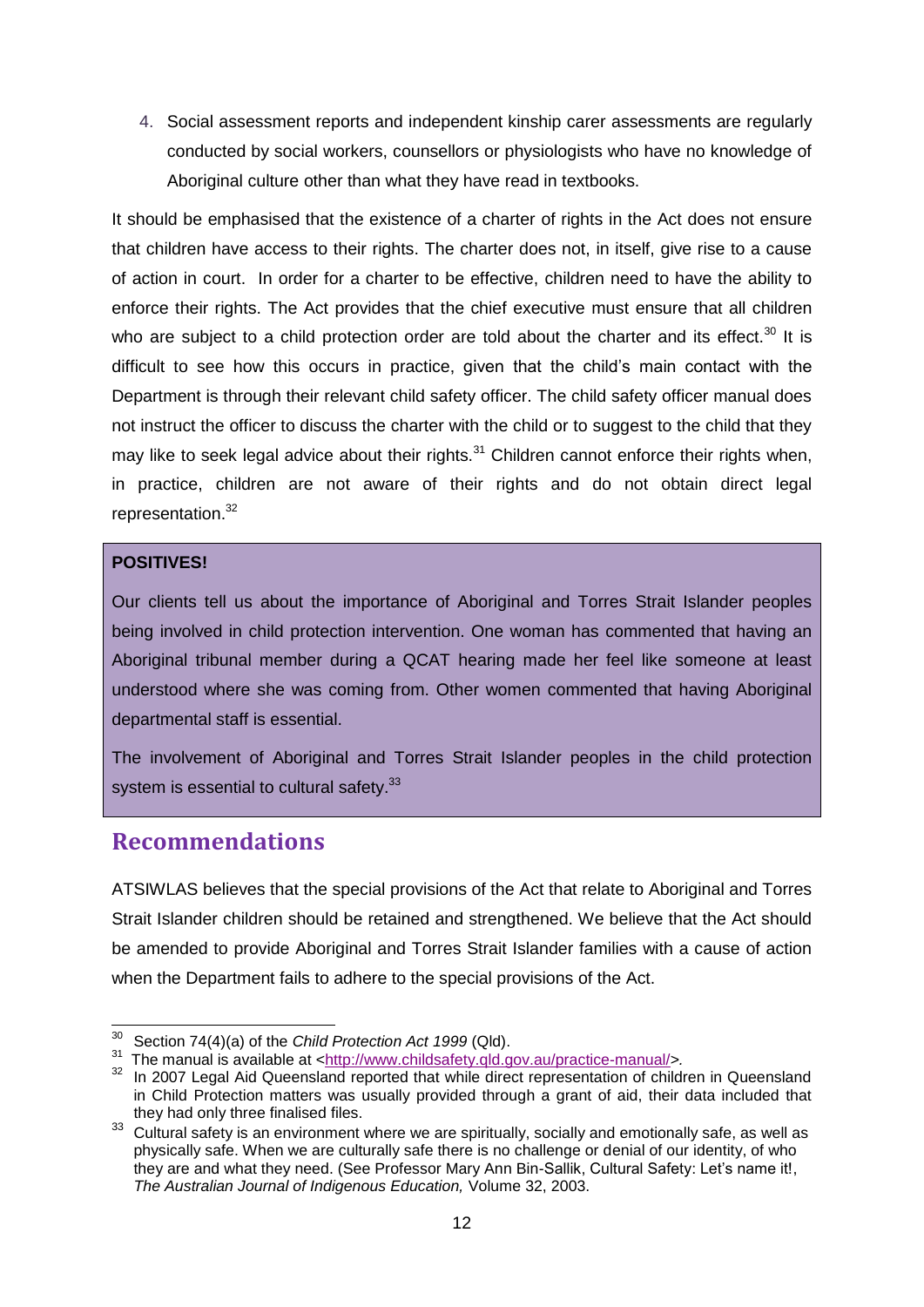ATSIWLAS also recommends the following measures to improve the cultural competency of the child protection system:

- 1. The charter of rights should include the right to be placed in accordance with the child placement principle and the right to a cultural maintenance plan which should include consideration of issues such as family preservation, family reunification and connection with extended family and community of the cultural group that the child originates from and should ensure access to Aboriginal and Torres Strait Islander placement support workers and services. $34$  The Act should provide a mechanism for children to enforce their rights, child safety officers should inform children that they are able to seek legal advice and representation and legal services for children should ensure that they provide a culturally competent service in a culturally safe environment.<sup>35</sup> These services should be properly promoted so that children are aware of the services and should be delivered in a way that makes them accessible to children.
- 2. All departmental staff should be required to attend regular and ongoing cultural competency training. This training should be relevant to the Aboriginal or Torres Strait Islander peoples who live in the area that the office exists in;
- 3. That a definition of a person who is 'suitably qualified' to prepare a social assessment report be included in the Act or regulations. When the proceedings relate to Aboriginal or Torres Strait Islander children a person who is 'suitably qualified' should be able to demonstrate knowledge of relevant Aboriginal and Torres Strait Islander child rearing practises with a preference for the report writer to be an Aboriginal or Torres Strait Islander person. The parents should have an opportunity to make submissions in relation to who would be a suitable report writer for the separate representative to brief. As previously mentioned, cultural expert evidence should also be obtained in proceedings by the Recognised Entity. A suitably qualified Aboriginal or Torres Strait Islander person should be briefed by the Recognised Entity to provide this evidence.

 $34$ See Higgins, Bromfield, and Richardson, Submission on: Development of a Charter of Rights for children and young people in care: A discussion paper Advocate for Children in Care, Victorian Department of Human Services, National Child Protection Clearinghouse Australian Institute of Family Studies, August 2005. [<http://www.aifs.gov.au/nch/pubs/submissions/viccharterrights/viccharterrights.pdf>](http://www.aifs.gov.au/nch/pubs/submissions/viccharterrights/viccharterrights.pdf).

<sup>&</sup>lt;sup>35</sup> This means, for example, that when delivering legal services to Aboriginal and Torres Strait Islander children Legal Aid Queensland should be ensuring that they work closely with Aboriginal and Torres Strait Islander colleagues. Alternatively, legal services for Aboriginal and Torres Strait Islander children should be delivered by an Aboriginal and Torres Strait Islander organisation.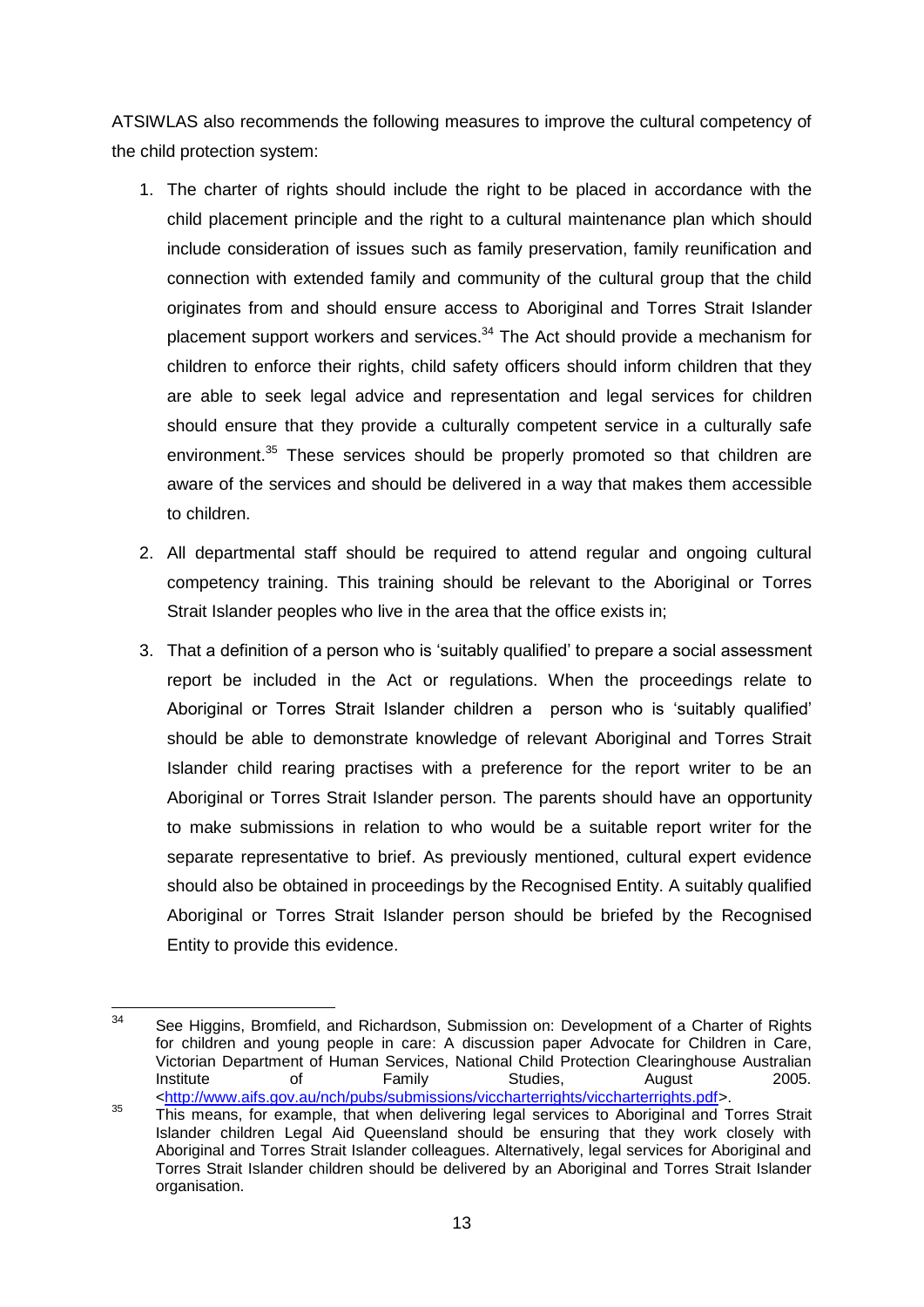#### **THE DEFINITION OF 'PARENT'**

The application of culturally-blind concepts amount to a further example of the discrimination that is inherent in the child protection system. The Act does not have the flexibility to cater for Aboriginal and Torres Strait Islander child rearing practises. We have found the definition of parent to be particularly problematic.

The Act includes two definitions of 'parent.<sup>36</sup> At the beginning of the Act parent is defined broadly to include anyone caring in an on-going way for the child.<sup>37</sup> The definition includes a person who is considered to be a parent according to Aboriginal or Torres Strait Islander culture.<sup>38</sup> In other parts of the Act 'parent' is limited to biological parents or others who by law have parental responsibility for the child.<sup>39</sup> A person only has parental responsibility for a child if they are the biological parent of a child or if there is an order in place that provides that a person has parental responsibility for a child. $40$ 

The consequence of including two definitions of parent in the Act is that an Aboriginal or Torres Strait Islander primary caregiver who is not a biological parent can be held to be a parent for the purpose of establishing that a child is in need of protection, $41$  while they are not considered to be a parent for the purpose of responding to child protection proceedings.

Accordingly, the Department can apply for a child protection order on the basis of allegations of, for example neglect by a non-biological parent primary caregiver, and the respondent to the application will be the biological parent.

In order for a non-biological primary caregiver to participate in child protection proceedings they must apply to the court to be involved in proceedings as a non-party.<sup>42</sup> However, even if this application is made and accepted, the person will not then assume the same position as a respondent to the proceedings. A non-party can make submissions in the proceedings and may be given permission to view relevant documents.<sup>43</sup> However, in all other ways they continue to be excluded from the proceedings. They are not readily able to participate in court ordered conferences and they are not served with documents or provided with information that relates to the proceedings.

 $\frac{1}{36}$  Section 11 of the Act contains an expansive definition of parent while sections 23, 37, 51AA, 51F, 52, 205, define 'parent' in a restricted way.

<sup>37</sup>  $^{37}$  Explanatory Notes, page 12.

 $3<sup>38</sup>$  See sections 11(3) and 11(4) of the Act.

 $\frac{39}{40}$  Explanatory Notes, page 19.

 $^{40}$  Family Law Act 1975 (Cth).

Section 10 of the Act provides that a child is in need of protection if they have suffered harm, are suffering harm, or are at unacceptable risk of suffering harm and they does not have a parent able and willing to protect the child from the harm.

 $^{42}$  Section 113 of the Act.

<sup>43</sup> Ibid.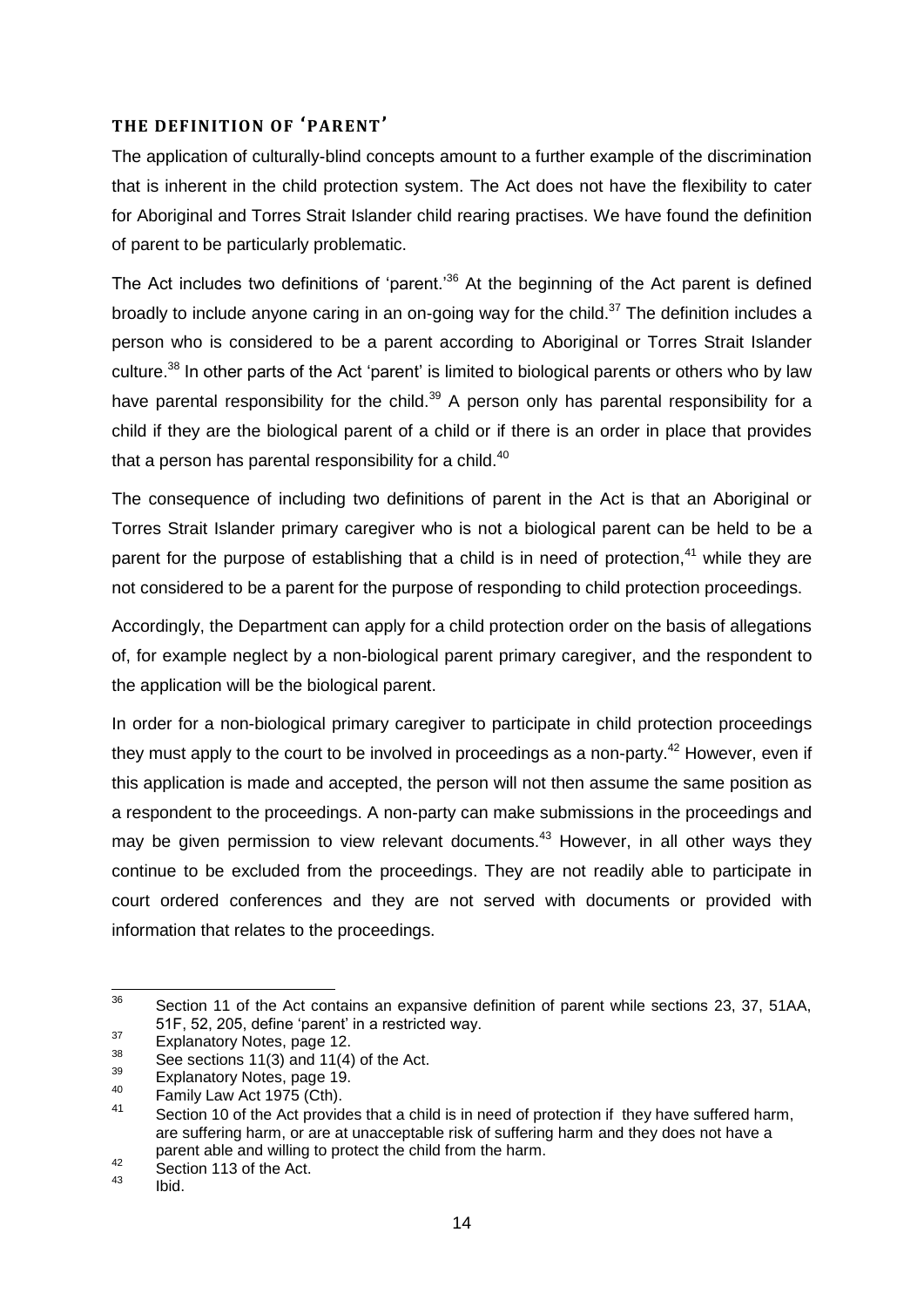A focus on biological parents ignores the reality that, in Aboriginal and Torres Strait Islander communities, child rearing responsibilities are often held and discharged by a broader range of people. By defining parent restrictively in the parts of the Act that relate to child protection proceedings and participation in case planning when a child is subject to a child protection order, the current system fails to demonstrate or apply an understanding of Aboriginal and Torres Strait Islander peoples, families and culture.

A consistent broad definition of parent that includes a person who is considered to be a parent according to Aboriginal or Torres Strait Islander culture would allow:

- 1. Extended family members who are performing the role of primary caregiver to respond to allegations that are made against them during child protection proceedings;
- 2. Extended family members who are performing the role of primary caregiver to show that they are a 'parent' who is willing and able to protect the child from harm.

## **Recommendations**

The Act should be amended so that either:

- 1. A consistent definition of parent, which includes a person who is considered to be a parent according to Aboriginal or Torres Strait Islander culture, is used throughout the Act; or
- 2. There is provision for a person who is considered to be a parent according to Aboriginal or Torres Strait Islander culture to apply to be joined as a party and treated as a parent for the purpose of child protection proceedings.

## **Adequate and efficient resources and front-line staffing**

The high turnover rate and burn-out of front-line child safety officers is well documented. This clearly impacts on the likelihood of Aboriginal and Torres Strait Islander women engaging with child protection staff productively.

The effect of inadequate or ineffective front-line staff is that our clients regularly experience difficulties in relation to the following:

- 1. In some cases there is no child safety officer assigned to the case;
- 2. In numerous cases no case plan is developed;
- 3. Family Group Meetings are not always held in compliance with the Act;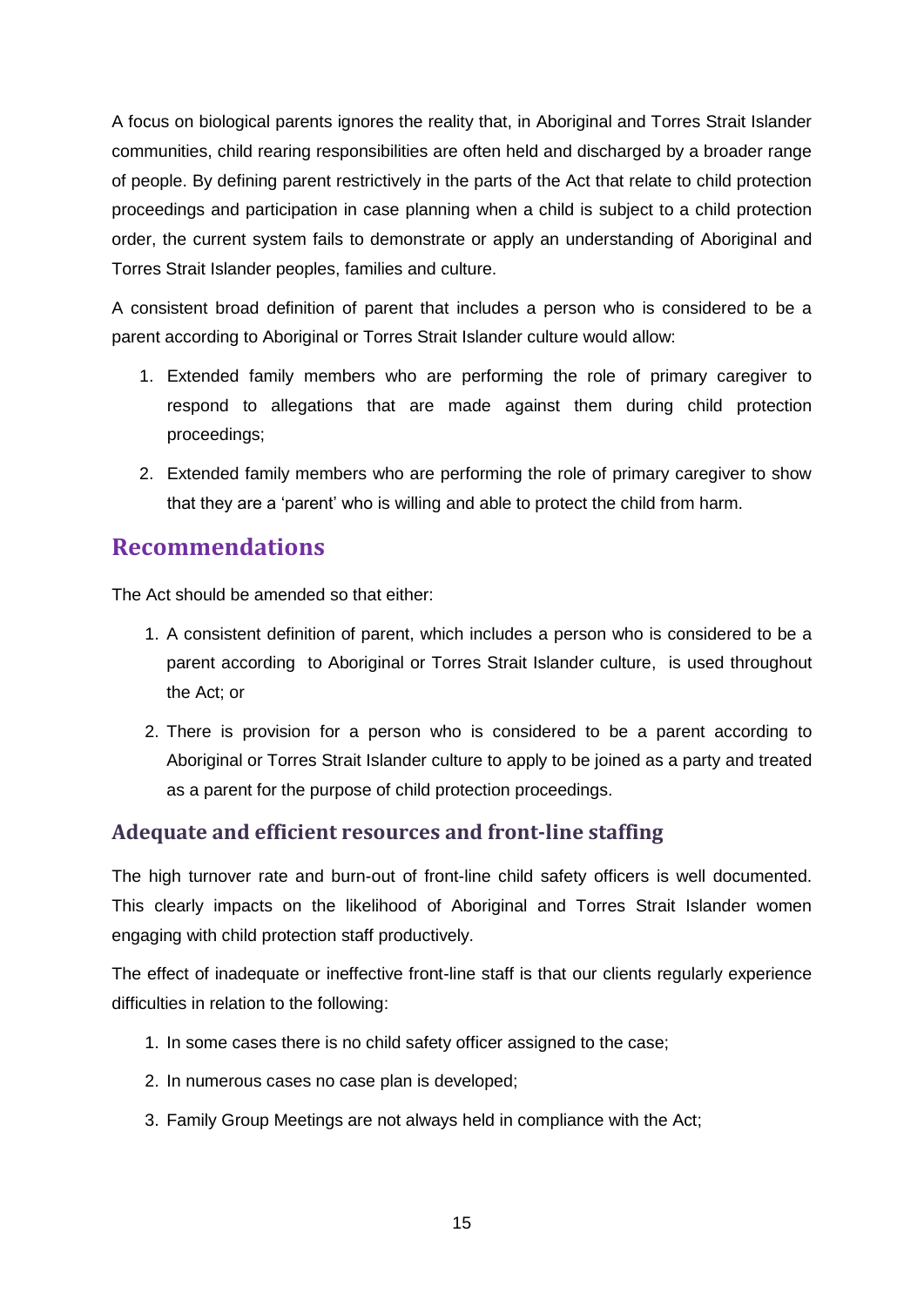- 4. Notices in relation to contact and placement decisions are not provided to parents, although this is required by the Act; $44$
- 5. Child safety officers have no knowledge of the history of the case or experience working with the family;
- 6. Child safety officers are not available to respond to parent's telephone calls and regularly do not return telephone calls;
- 7. Child safety officers are overwhelmed and stressed and can at times interact with parents in a disrespectful way;
- 8. Child safety officers do not have the time to develop the trust that is required to properly engage with Aboriginal and Torres Strait Islander women.

## **Recommendations**

ATSIWLAS believes that holistic and family focused case-planning and service delivery is in the best interest of Aboriginal and Torres Strait Islander children. Rather than the best interest of the child concept being interpreted so as to isolate the child's needs from the needs of their family, our view is that the interests of the child are inextricably linked to the interests, well-being and health of the child's family.

The most important element of successful case planning for Aboriginal and Torres Strait Islander families is establishing a relationship of trust between the caseworker and the family.

One a relationship exists between the caseworker and the family case planning can commence.

Programs developed to assist Aboriginal and Torres Strait Islander families should include the following:

- Building on existing family strengths;
- Intensive home-based support services;
- Community education to engender support for family preservation;
- Recruitment and training of indigenous staff;
- Fostering cooperation among multiple service providers;
- Effective coordination between various agencies at a given site;
- Secure long-term funding;

-

 $44$  Section s87(3) and 86(2) of the Act.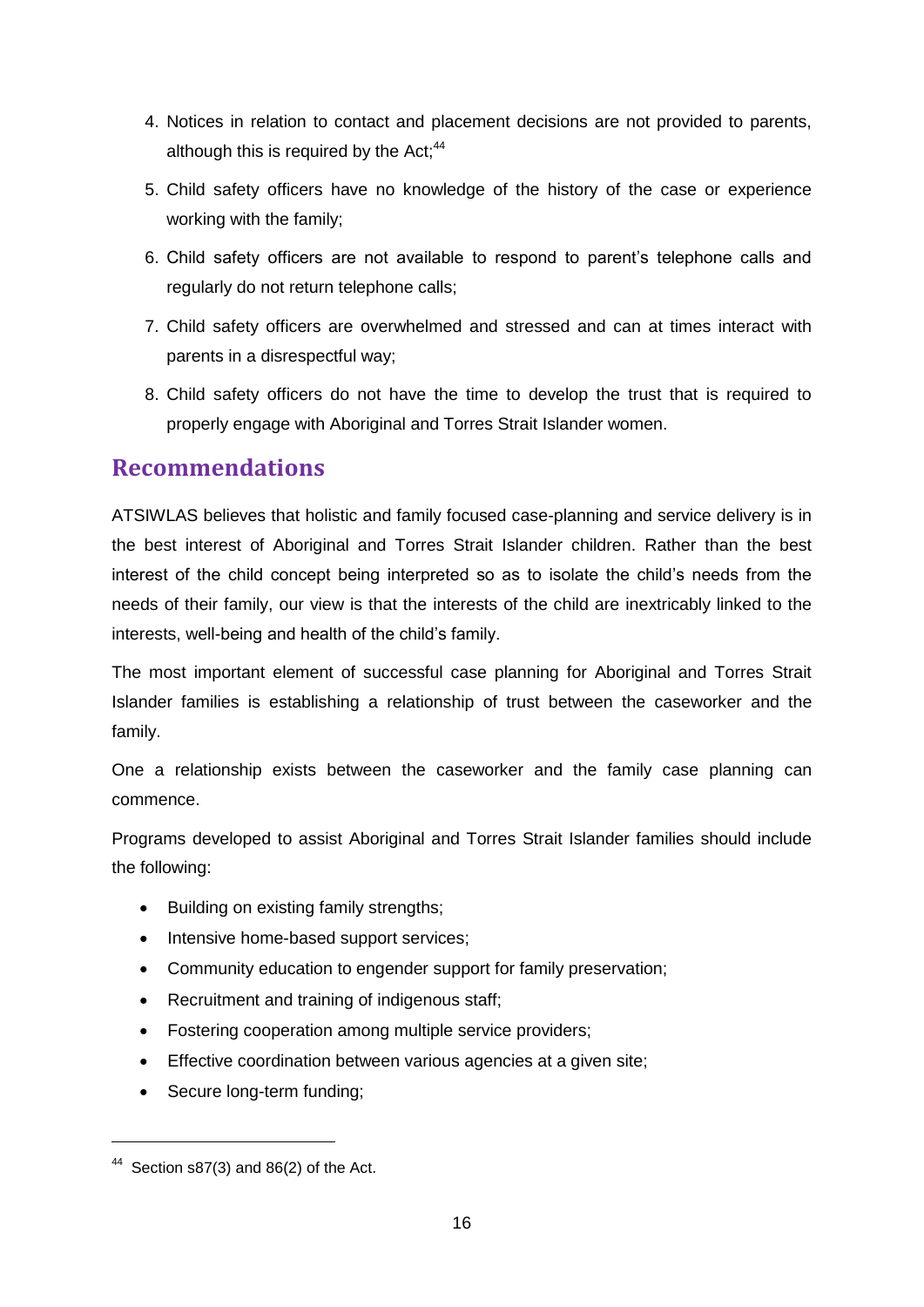- Longer program timeframes;
- Reunification work;
- **•** Attempts to minimise the impact of placements, where placement is unavoidable.<sup>45</sup>

### **Decision making processes**

Potentially linked to lack of or inefficient use of resources, is the arbitrary nature of Departmental decision-making. The Department regularly makes decisions in relation to contact arrangements, placements and kinship care assessments without providing reasons.

The Act clearly requires a notice in writing to be provided in relation to decisions to restrict or impose conditions on contact arrangements and in relation to the placement of children.<sup>46</sup>

The Act provides that if no response is received to a kinship carer application within 90 days of it being lodged the application is deemed to have been refused.<sup>47</sup>

In almost every case that ATSIWLAS has assisted with, no notices have been provided. When this occurs we usually write to the Department requesting that a notice be provided to our office. Usually this request goes unanswered. We will then write to the Department asking again for a notice and stating that if no notice is provided we will make an application to the Queensland Civil and Administrative Tribunal ("QCAT") without a written notice.

Sometimes the Department will provide us with a written notice of their decision. Decisions in relation to contact are often made on the basis of availability of resources. In our experience the Department is unable to accommodate contact arrangements that respond to the reality that many women are restricted by competing demands on their time (for example to attend medical and other appointments), the needs of children who remain in their care, and limited finances. In our experience the Department refuses to accommodate:

- 1. Contact with parents on weekends;
- 2. Contact that enables mothers to continue to breastfeed their children;
- 3. Contact that includes extended family members;
- 4. Contact in the parent's home.

Examples of poorly made contact decisions include:

 $45$ <sup>45</sup> Libesman T. Child Welfare Approaches for indigenous communities: International perspectives. National Child Protection Clearinghouse Issues no.20, Autumn 2004: Australian Institute of Family Studies at 29.

<sup>&</sup>lt;sup>46</sup> Section s87(3) and 86(2) of the Act

<sup>47</sup> Section 143 of the Act.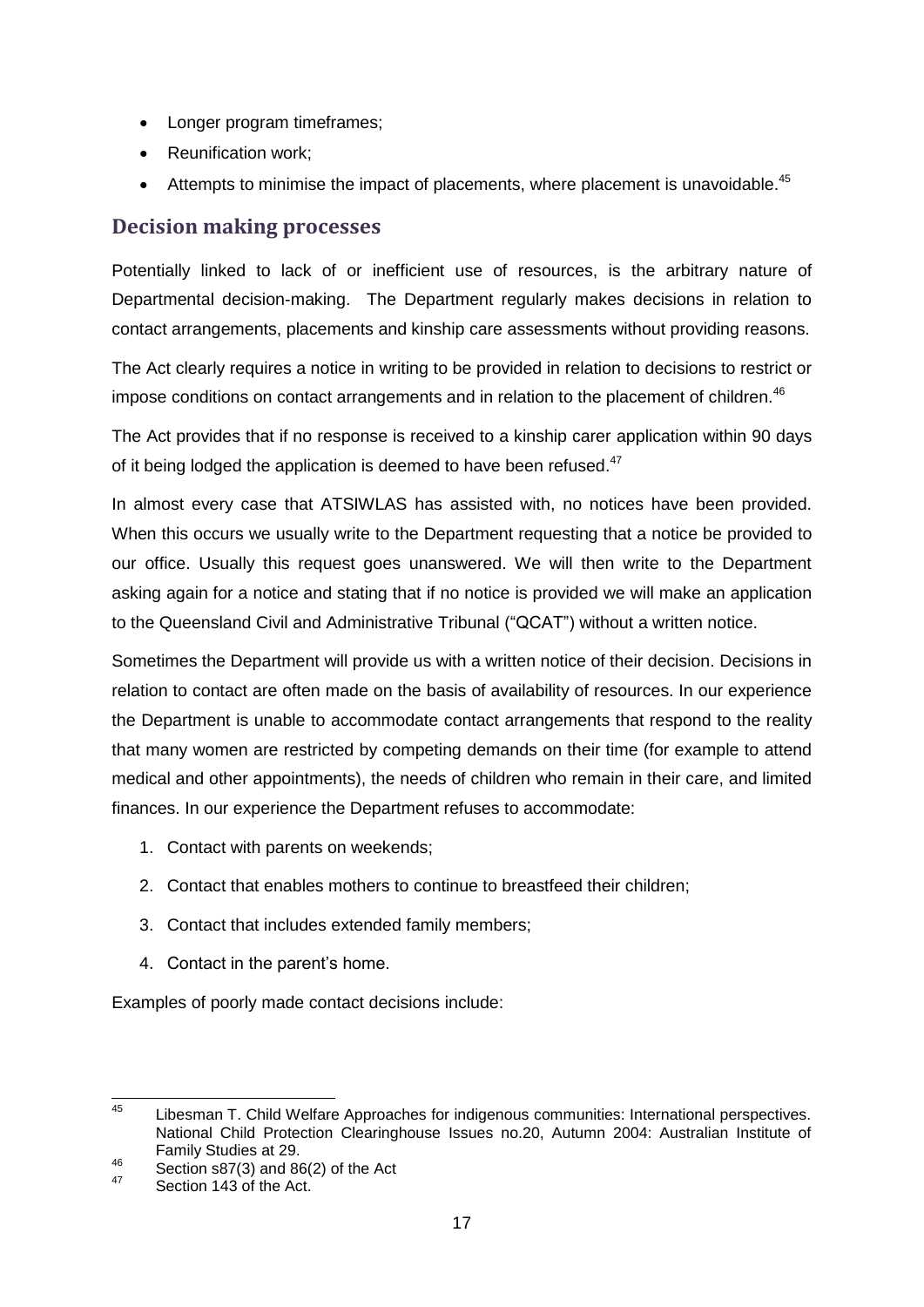- 1. Allowing parents to have one unsupervised and one supervised contact with their children each week with no clear justification as to why one of the contacts needed to be supervised while the other did not;
- 2. Not allowing parents to have any telephone contact with their children because the foster carers were not able to accommodate the request;
- 3. Arranging contact at a location that was inaccessible to a mother who had two children under the age of 2 in her care;
- 4. Refusing to increase the amount of contact a parent was having with her child when the remaining child protection concern was a lack of attachment between the child and the parent.

We have assisted numerous women to make applications to QCAT to have a decision that has been made by the Department reviewed. Usually once an application and a date is set for a stay hearing in QCAT the Department will review their decision and make a reasonable decision that is accepted by our client. Accordingly, often the utility of QCAT is the threat of having poorly made decisions exposed. Clearly, if decisions were made with the requisite care and consideration in the first instance, significant resources on behalf of the Department, legal services and QCAT would be saved.

#### **STRUCTURED DECISION MAKING**

Structured Decision Making is a tool that is used by the Department to assess families and to assist with the decision making process. The screening criteria that is used in this tool is only accessible to Child Safety Services staff. The screening criteria within the Structured Decision Making tool may be culturally-blind. This means that, although we doubt Aboriginality is identified as a risk factor, factors that may be characteristic of Aboriginal and/or Torres Strait Islander families may be identified as risk factors – meaning that Aboriginal and Torres Strait Islander children will be assessed as being more likely to be at risk of harm than non-Indigenous children simply by virtue of their Indigenous status.

We understand that the Structured Decision Making tool was developed in the United States and that the criteria that is used within the system has been derived from social science research.

We note that the Department began using Structured Decision Making in 2005. We also note that there has been a steady increase in the representation of indigenous children in the child protection system.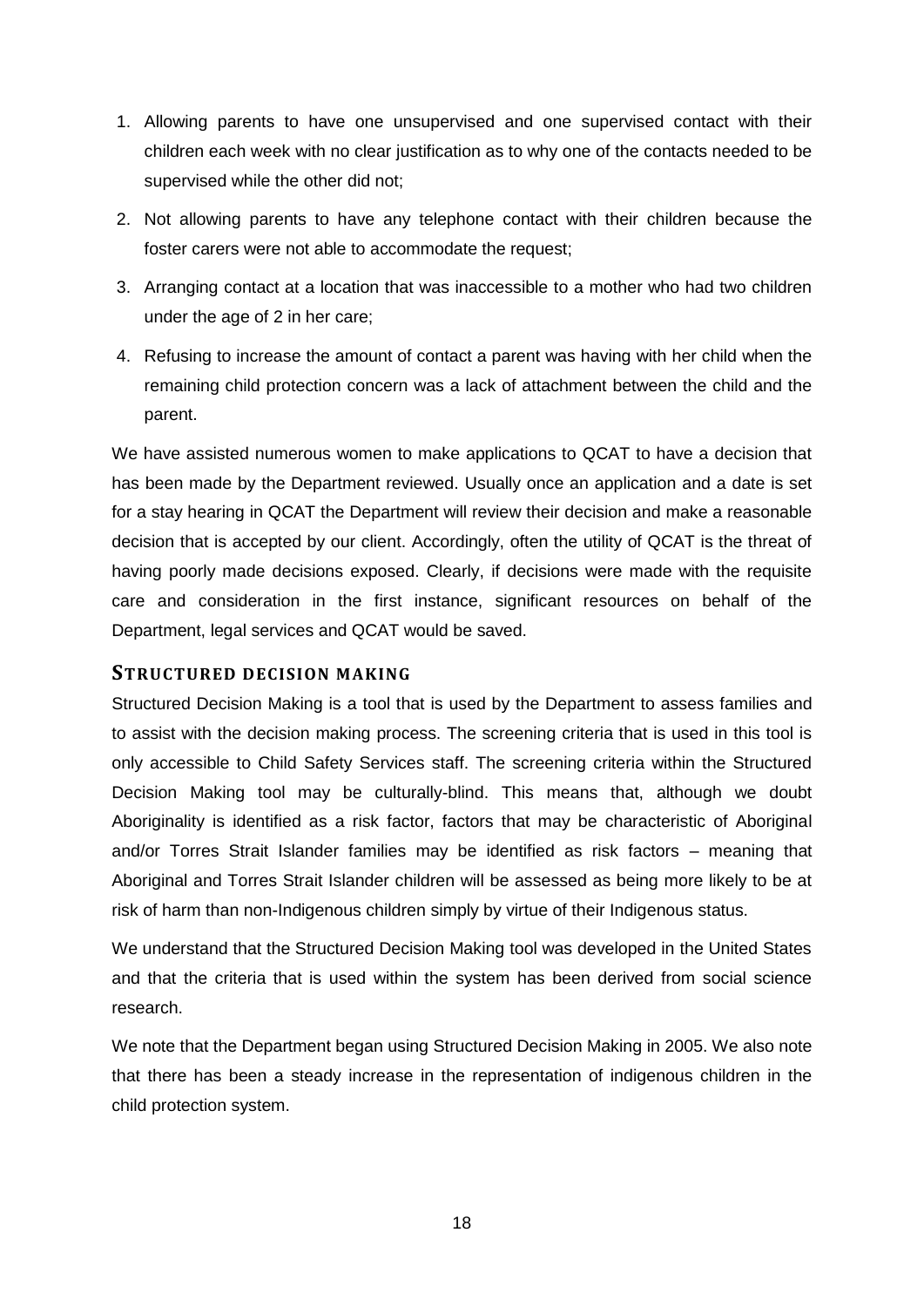# **Recommendations**

We make the following recommendations in relation to the Department's decision making process:

- 1. All decisions in relation to contact, placement and kinship carer assessments should be provided in writing and should be supported by reasons and clear instructions in relation to review processes;
- 2. All decisions in relation to kinship carer applications and assessments should be provided in writing and should be supported by reasons and clear instructions in relation to the review processes;
- 3. Proposed decisions should be reviewed by legal officers within the Department prior to being finalised and provided to parents or affected persons;
- 4. The screening criteria used within the Structured Decision Making tool should be available to the public. The criteria and the social science research that the criteria is based on should be evaluated to establish whether the criteria has the effect of making Aboriginal and Torres Strait Islander children more likely to be assessed as at risk of harm. This evaluation should be made available to the public.

#### **Court processes**

#### **MATERIAL FILED BY THE DEPARTMENT IN PROCEEDINGS**

The affidavit material that is filed by the Department in child protection proceedings is usually of a poor quality. We have regularly see errors in Departmental material including in relation to the names of the parties and factual inaccuracies.

The Department regularly includes information in their affidavit material that is very distressing for our clients. For example, the Department will include details of the parents own interactions with the Department as a child. As previously noted, the Department uses a Structured Decision Making tool which identifies factors that elevate the likelihood of children being at risk of harm. Although the screening criteria that is used in the tool is not available to the public, we understand that according to the tool one of the factors that will elevate the likelihood of a child being assessed as at risk of harm is that the child's parent was the subject of child protection intervention when they were a child. We question the utility of including this information in the Department's affidavit material.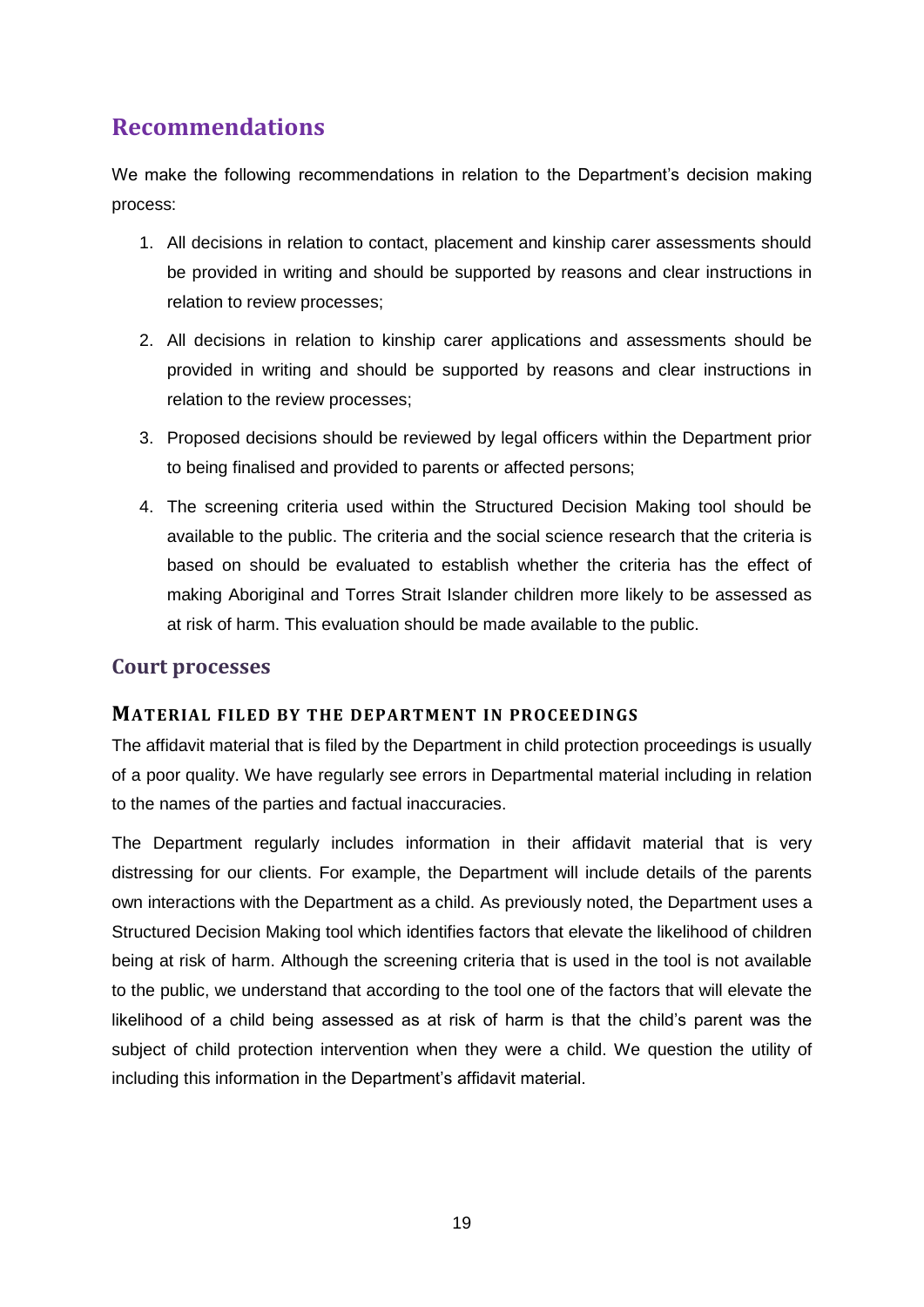# **Recommendations**

Affidavit material should be reviewed by legal officers in the Department before it is filed in proceedings.

If the Department believes that parents who have been cared for by the Department as children are more likely to harm or neglect their children, rather than use this information against parents, the Department could consider:

- 1. Reflecting on why children who are cared for by the Department do not grow up with the skills to become protective and capable parents;
- 2. Developing a program that provides primary prevention support to people who were subject to child protection intervention as children.

## **Our solutions**

Through our work we have seen that the reasons why some women have trouble caring for their children are complex. Often drug and alcohol use is associated with issues of grief and loss and mental health issues. Often mental health issues are associated with being impacted by violence and abuse – both as adults and as children. Often women who stay in violent relationships do so because they do not have a strong sense of their own self-worth. We also note that the intervention of the Department is traumatic for our clients and that often the intervention exacerbates the child protection concerns.

Through our family support service we develop case plans for women to assist them to access the services that they need. In contrast to the punitive model adopted by the Department, we "walk with" our women and support them through the process.

In addition to providing family support services we regularly represent women in court when the Department's intervention or decisions are unjustified.

By providing legal services and family support services together we believe that we are providing a holistic and culturally appropriate service. It should be emphasised that our family support service is delivered by an Aboriginal women who has counselling and health science qualifications. It should also be emphasised that our organisation is an Aboriginal corporation and that it is managed and directed by Aboriginal and Torres Strait Islander women. Accordingly, we consider our service provision to be culturally appropriate.

As outlined at the beginning of our submission, we operate our service with very limited resources. In addition to providing child protection associated services we provide women with legal and support services in relation to all areas of civil law including domestic violence, family law, debt, discrimination and victims of crime compensation. To deliver our services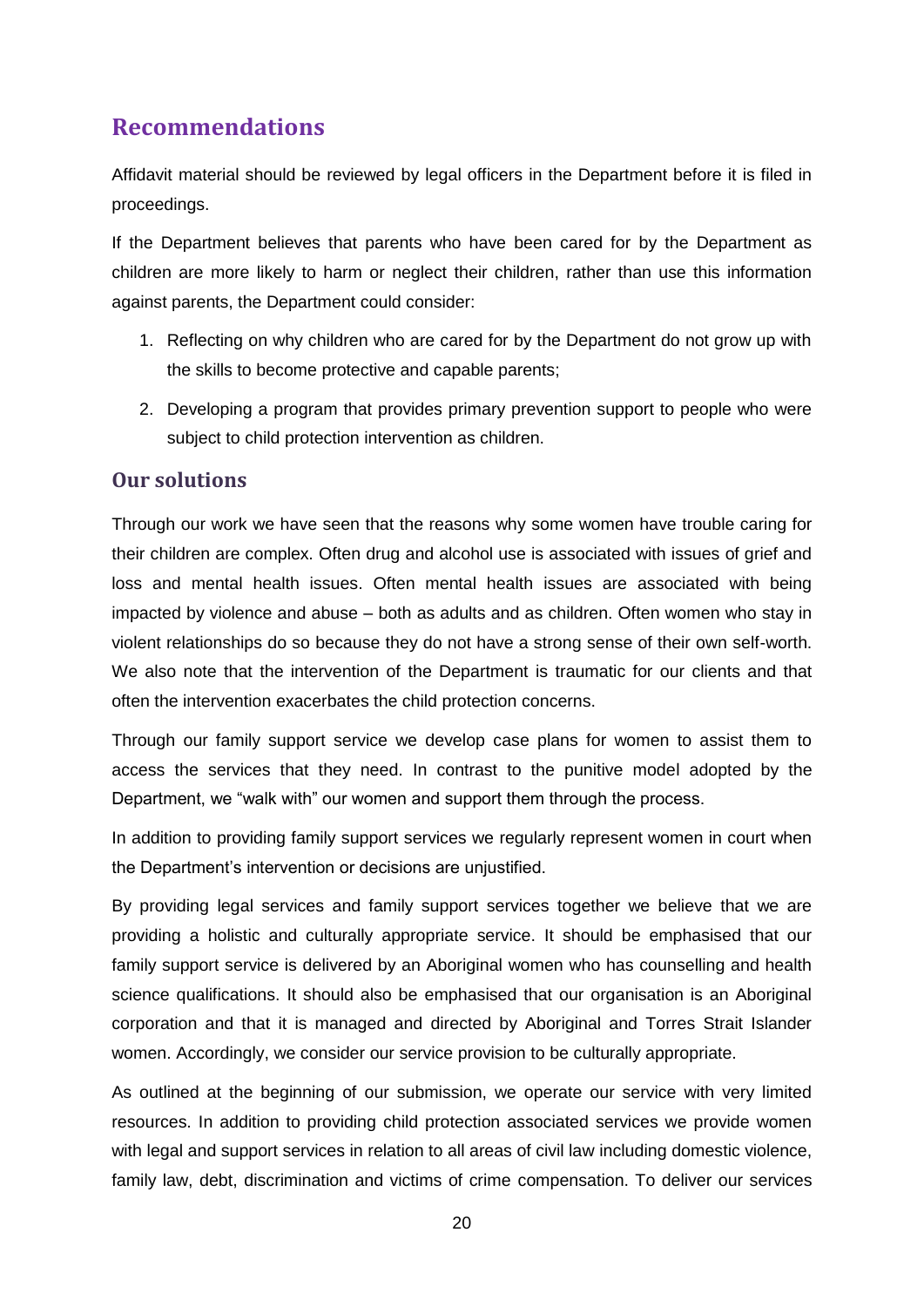we leverage the support of volunteers and pro bono assistance from lawyers and barristers. We also prioritise assisting clients with matters where another service cannot appropriately provide legal representation.

In response to our observation that many of the services provided to our clients are not delivered in an integrated way and that legal services are not accessed at the beginning of child protection intervention we have developed a project that includes:

- 1. A collaborative referral pathway with a recognised entity where the recognised entity connects families to our legal services as soon as child safety services become involved in families;
- 2. The establishment of a child protection outreach clinic to be established in collaboration with a health service;
- 3. The use of a student legal clinic from the University of Queensland to assist with the additional case load that will be generated from the above activities.

We have done the initial scoping and consultation to establish the above project. We are now in the process of seeking funding for our pilot as we will need to employ a solicitor to coordinate the project.

We currently do not have the capacity to respond to all of the requests for assistance that we receive. We would benefit from additional funding to employ two additional lawyers and two additional family support workers to deliver child protection related legal services for Aboriginal and Torres Strait Islander women.

## **Other ideas**

-

There are many other things that will contribute to the improvement of the child protection system. These include:

- 1. Treating families with the respect that should be afforded to all humans. This should include providing parents with access to toilets and access to water at child safety service centres: 48
- 2. Consulting with families prior to family group meetings to see whether there are extended family or community members who should be involved in case planning and also to ascertain whether changes could be made to make the process more comfortable for the participants;

<sup>&</sup>lt;sup>48</sup> For example, currently at the Stones Corner Child Safety Service Centre there are not toilets available for parents or visitors. Instead, people are directed to ask the café next door to use their toilet.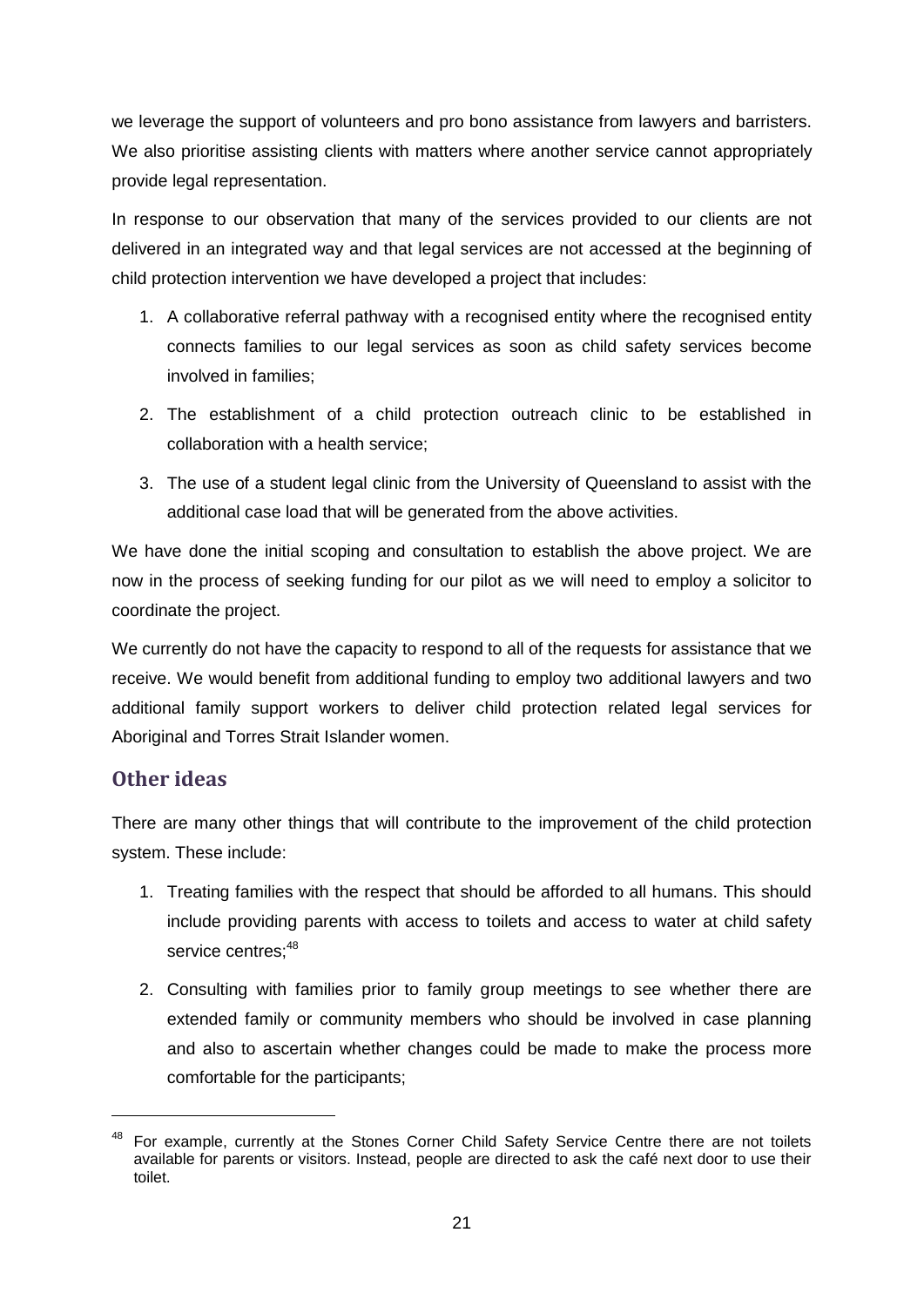- 3. Establishing facilities that can accommodate mothers and babies where the mother is seeking to keep their baby in their care while undertaking a rehabilitation program in relation to drug or alcohol misuse;
- 4. Improved visibility of the Department's understanding and appreciation of Aboriginal and Torres Strait Islander child rearing practises;
- 5. Establishing an Aboriginal and Torres Strait Islander Children's Guardian within the Commission for Children and Young People and the Adult Guardian with a mandate to provide independent oversight and resolution of issues for Aboriginal and Torres Strait Islander children and young people in the child protection system. This person should be an Aboriginal or Torres Strait Islander person from Queensland.

## **Additional information**

We have encouraged a small number of Aboriginal women to give evidence to the Commission. We have submitted witness statements of behalf of these women.

We believe that it is essential for the Commission to hear from as many Aboriginal and Torres Strait Islander women as possible. ATSIWLAS is willing to assist the Commission to hear from more Aboriginal and Torres Strait Islander women if required.

Our Principal Solicitor is also willing to give evidence to the Inquiry by speaking to our submission.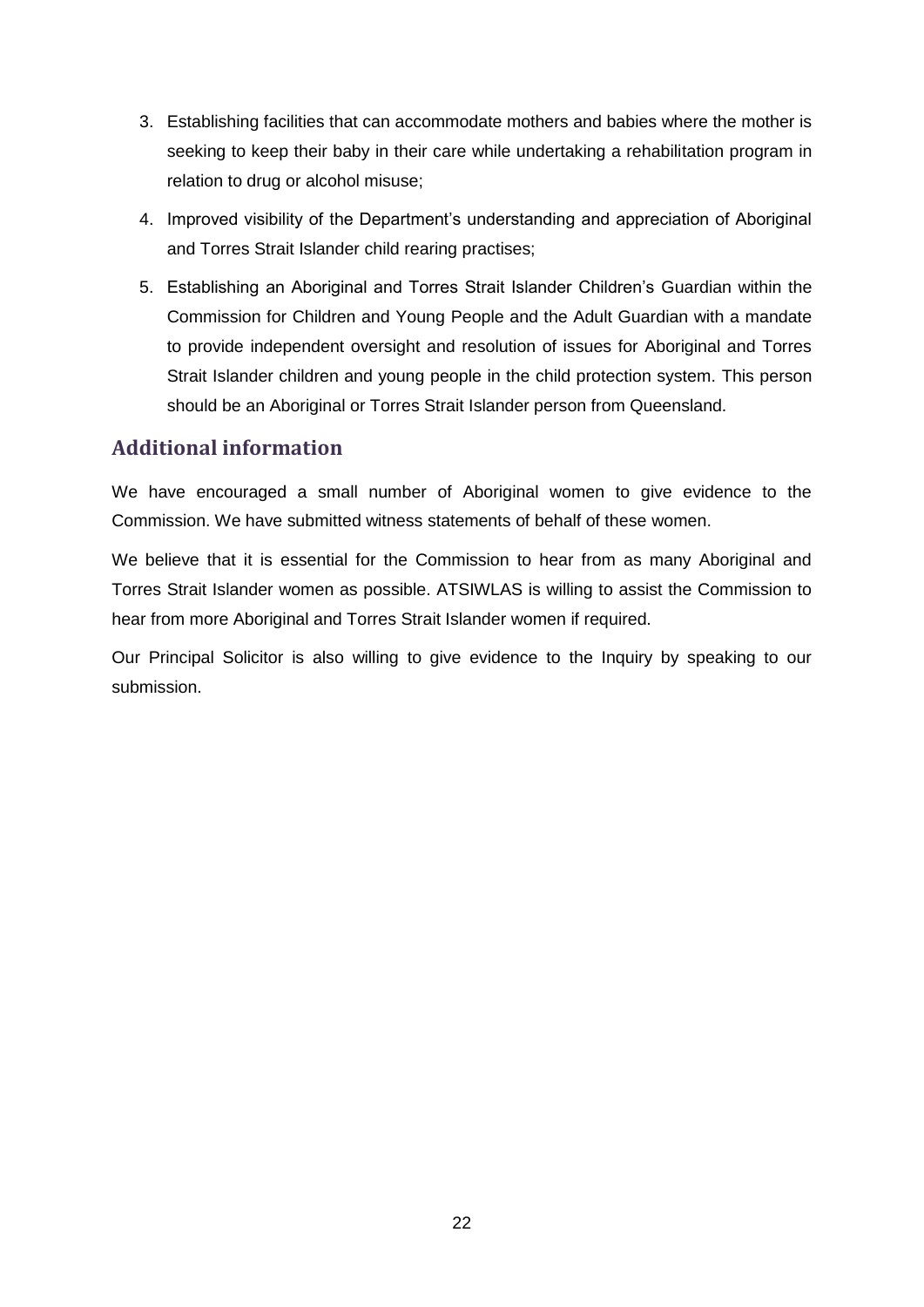#### **Annexure**

**CRYSTAL:** Crystal was a 19 year old woman - she was pregnant, homeless and struggling with drug and alcohol dependencies. Crystal had a youth worker who was supporting her to participate in a rehabilitation program and was also assisting her to find accommodation. Crystal's partner was in prison and she had little family support. Crystal had been subjected to significant domestic violence.

Crystal was under the care of the Department until she was 18. Her sister had died while in the care of the Department.

When Crystal came to see us the Department was seeking a court assessment order. The Department's concerns were in relation to homelessness and drug use. We obtained a 3 day adjournment of the application and arranged accommodation for Crystal and her baby at a facility that provided supported accommodation for mothers and babies.

During the hearing of the application we provided evidence to the court of the accommodation that we had secured and the support services that Crystal was engaged in. The court assessment order was made because the accommodation did not offer 24 hour supervision.

The only facility that accommodates mothers and babies at provides 24 hour supervision in Brisbane has 8 beds, does not accept mothers with drug problems and can only accept referrals from the Department.

As a result of the order the baby was placed with a non-indigenous foster carer. The mother was not provided with a notice that detailed the placement decision. The mother remained homeless, eventually disengaged with services and the Department obtained a 2 year custody order in relation to the baby.

**NICOLE:** Nicole contacted our service after her 12 day old baby boy was taken from her in hospital by child safety services. Nicole had been diagnosed with schizophrenia. There was medical evidence that even with the assistance of medication Nicole would not be able to care for her son. Nicole planned to move in with her mother so that her mother could assist her with the care of her baby.

The Department placed the baby with non-indigenous foster carers and sought a 2 year custody order – promising Nicole that they would work toward re-unification if "she got better."

**JOANNE:** Jo-Anne's three children, aged 8, 6 and 2 years were removed and placed with carers in a remote area approximately 1000km from Jo-Anne. Jo-Anne contacted our service

23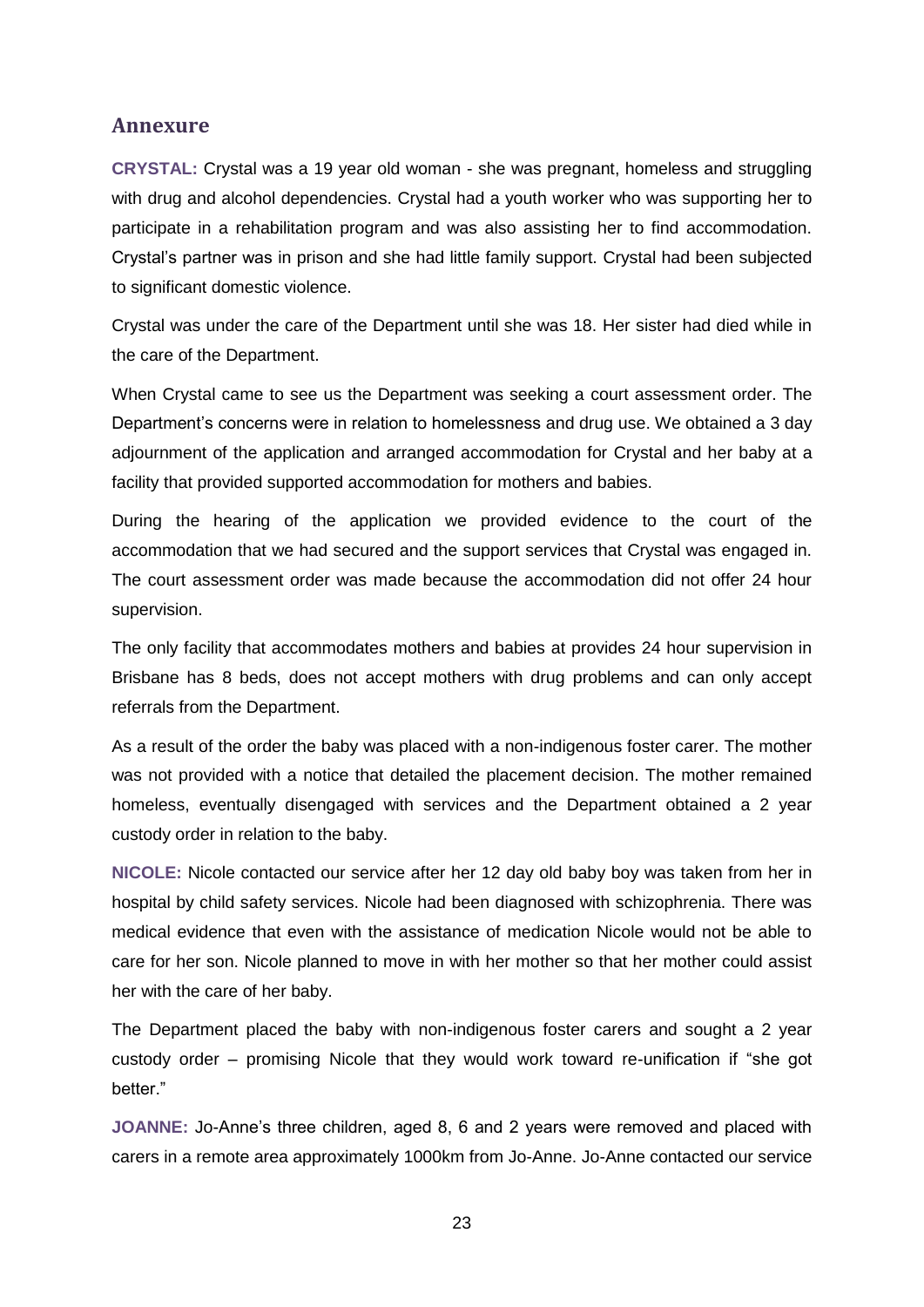because the Department had told her that she was not able to have any contact with her children. Jo-Anne was also very concerned about the suitability of the children's placement. Among other concerns, the children had been placed with a family who expressed racism towards Aboriginal peoples.

The children were eventually moved and placed with non-Indigenous carers where seven adults resided. The female carer was at work five days per week. The children disclosed incidents of sexual abuse to their grandmother perpetrated by an adult living in this household.

Within a few months the children were returned to their mother.

**DARLENE:** At 18 years old, Darlene gave birth to a baby girl who was three months premature. Although the hospital indicated that Darlene was able to care for her new-born baby, the Department sought the removal of the baby at discharge, claiming Darlene was unfit to care for her.

The child protection concerns were that Darlene was young, had been subjected to domestic violence and the Department believed that she was living with her mother who was a drug user. The Department's affidavit material included information about a syringe being sighted in Darlene's home. The Department failed to ask what the syringe was for and it was eventually established that the syringe was used to administer the baby's medication.

At the first mention of the Department's application for a 2 year custody order we contested the application for custody on an interim basis. The Department produced evidence to show that the foster carers – a non-Indigenous professional couple would be better suited to the care of the baby than Darlene. Darlene retained custody of her baby.

**PHYLLIS:** Grandmother Phyllis had been caring for her disabled grandson for 15 years since his birth. Phyllis, who had a hearing impairment, was struggling with the demands of her intellectually disabled grandson and needed respite. She contacted the Department to see if this could be arranged. The Department assisted Phyllis to access services so that her grandson could spend time in respite, to give Phyllis the break she needed. After a short period Phyllis asked for her grandson to be returned to her. The Department refused and said that they were seeking a custody order so that her grandson would stay in the residential care facility. The main child protection concern was the emotional damage Phyllis' 'relinquishment' of her grandson might cause. They also claimed that he was at risk of homelessness.

Despite Phyllis trying to explain she only wanted some regular time out, child safety continued to seek the order.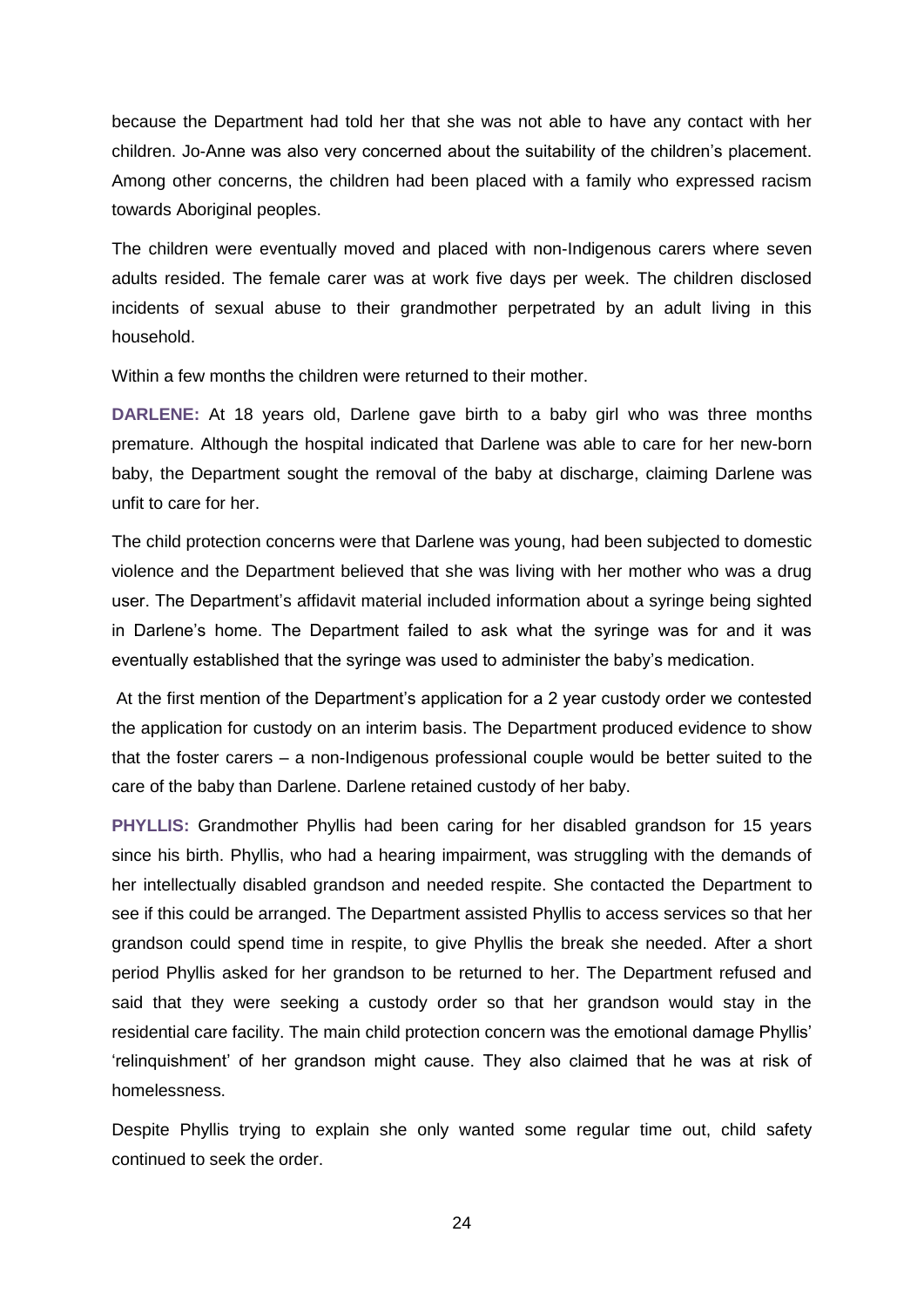At the first mention of the matter we contested the Department's application for an interim custody order. Phyllis' grandson was then returned to her care. During the period of adjournment the Department did not contact Phyllis or visit her to see how her grandson was. At the second mention of the matter we asked the Court to dismiss the Department's application because they had failed to file any material that supported an application for a child protection order. The court dismissed the Department's application.

Departmental officers followed Phyllis home and asked her to sign an intervention with parental agreement.

**JACQUELINE:** Jacqueline sought our assistance in relation to applications that had been made by the Department for custody of her five children. The children had been removed 2 years prior and had been subject to custody orders since that time. Jacqueline had in her possession applications but no supporting affidavits. Upon investigation it became clear that the Department had not filed any supporting affidavits. Upon further investigation it became clear that there had been no child safety officer responsible for the case for most of the duration of the previous order.

**CAITLYN:** Caitlyn had been in an extremely violent relationship – her partner had fractured her cheek bone, stalked her and locked her in a caravan after beating her. Eventually Caitlyn's partner kidnapped their children. Despite seeking the assistance of the police, lawyers and her partner's family, Caitlyn was unable to contact her children.

18 months later, Caitlyn contacted ATSIWLAS upon discovering that her former partner's sister was now caring for the children after being placed there by the Department. Caitlyn was never contacted by child safety services before or after the children were placed in the sister's care. Child safety made no investigation to determine whether Caitlyn was able to care for the children.

Caitlyn repeatedly requested that the Department place the children back into her care. The Department's response was to advise Caitlyn that it could organise some contact between Caitlyn and her children. The Department allowed Caitlyn one contact visit per week. The Department provided no adequate reasons for placing the restrictions on Caitlyn's contact with her children.

**CAROL**: Carol was young, homeless, using drugs and had been in a very violent relationship. The only part of the case plan that related to the child that was removed from her care to her presenting needs was for the child safety officer to assist her to apply for housing and to provide her with a list of substance abuse services. No referral to intensive family or housing support was made.